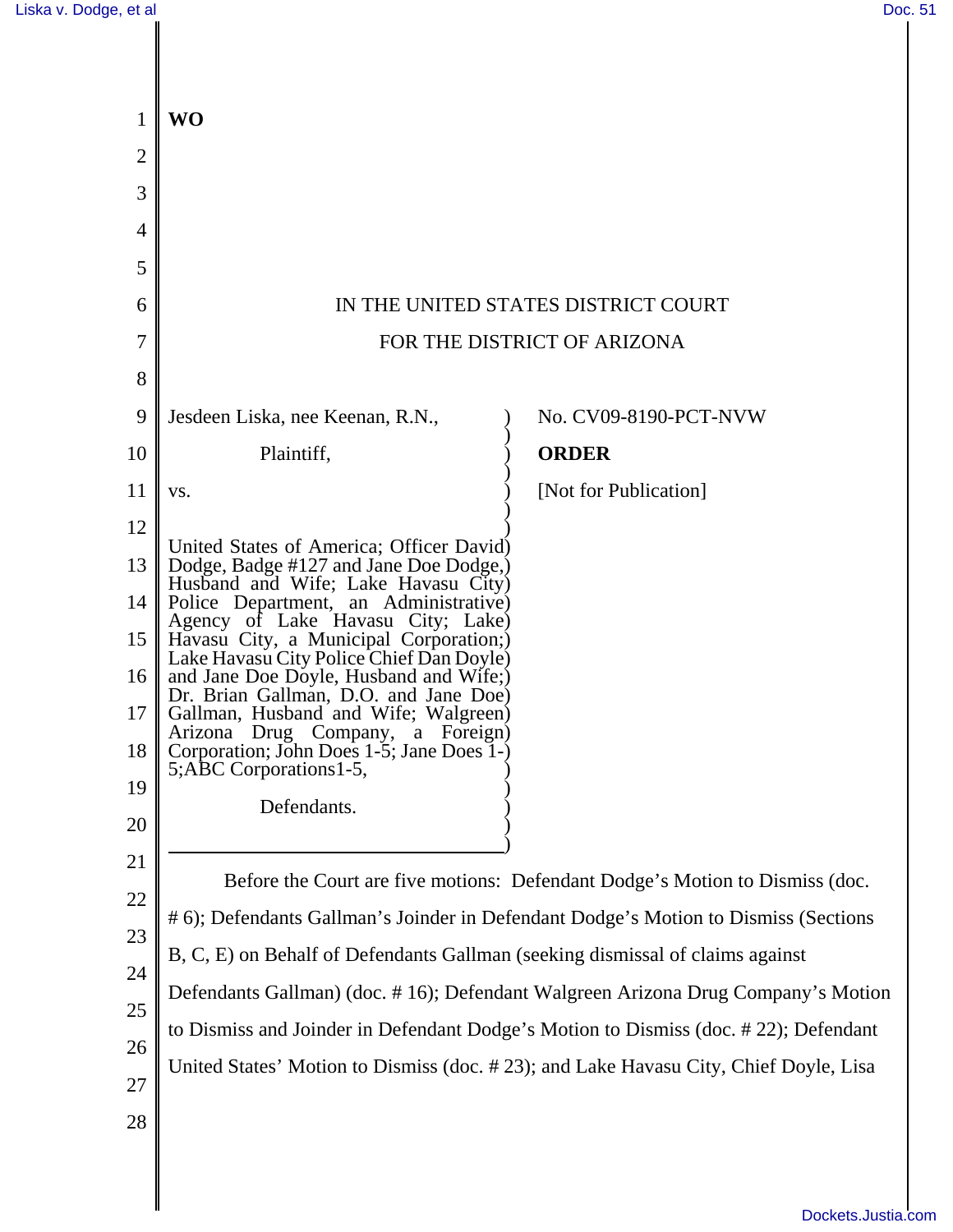1 2 Doyle and Lake Havasu Police Department's Motion to Dismiss and Joinder in Defendant Dodge's Motion to Dismiss (doc. # 27).

3 **I. Background**

4 5 6 7 For these motions, Plaintiff's allegations of material fact are assumed to be true and construed in the light most favorable to her. *See Cousins v. Lockyer*, 568 F.3d 1063, 1067 ( $9<sup>th</sup>$  Cir. 2009). For now, these are just the allegations of the Complaint, and the Court does not determine whether they are true.

8 9 10 11 12 13 14 15 16 17 18 19 20 21 In October 2008, Plaintiff Jesdeen Liska, nee Keenan, had been a Registered Nurse for eight years, was licensed by the State of Arizona, and employed by the Parker Indian Hospital. She was a single mother of two sons, eight and ten years old. Liska had suffered from numerous orthopedic injuries, osteoporosis, elective surgery, ulcers, and dehydration requiring hospitalization, for which she had been prescribed medications by her treating physicians. In late 2007, Liska began a romantic affair with Defendant Dr. Brian Gallman, D.O., one of her treating physicians who also worked at the Parker Indian Hospital, and who was married with several children. Gallman kept the affair secret from his wife, children, and colleagues. During the affair, Gallman arranged and paid for a breast enhancement procedure for Liska, costing in excess of \$8,000, which he paid for in cash. Gallman prescribed legitimate medications for Liska while she was in recovery from the procedure. One of those prescriptions was for Soma, which Gallman communicated to the pharmacy by telephone on April 9, 2008. In Spring 2008, Liska ended the affair.

22 23 24 25 26 27 28 On August 25, 2008, Liska obtained a refill of the April 9, 2008 Soma prescription at a pharmacy. The pharmacy contacted Gallman to verify the validity of the prescription, and Gallman denied knowledge of the prescription or of Liska. The pharmacy reported the matter to Defendant Lake Havasu Police Department, which assigned the case to Defendant Officer David Dodge for further investigation. Dodge also contacted Gallman, who denied that he wrote the prescription or claimed he did not remember writing the prescription and also denied that he knew Liska. Further, Gallman

- 2 -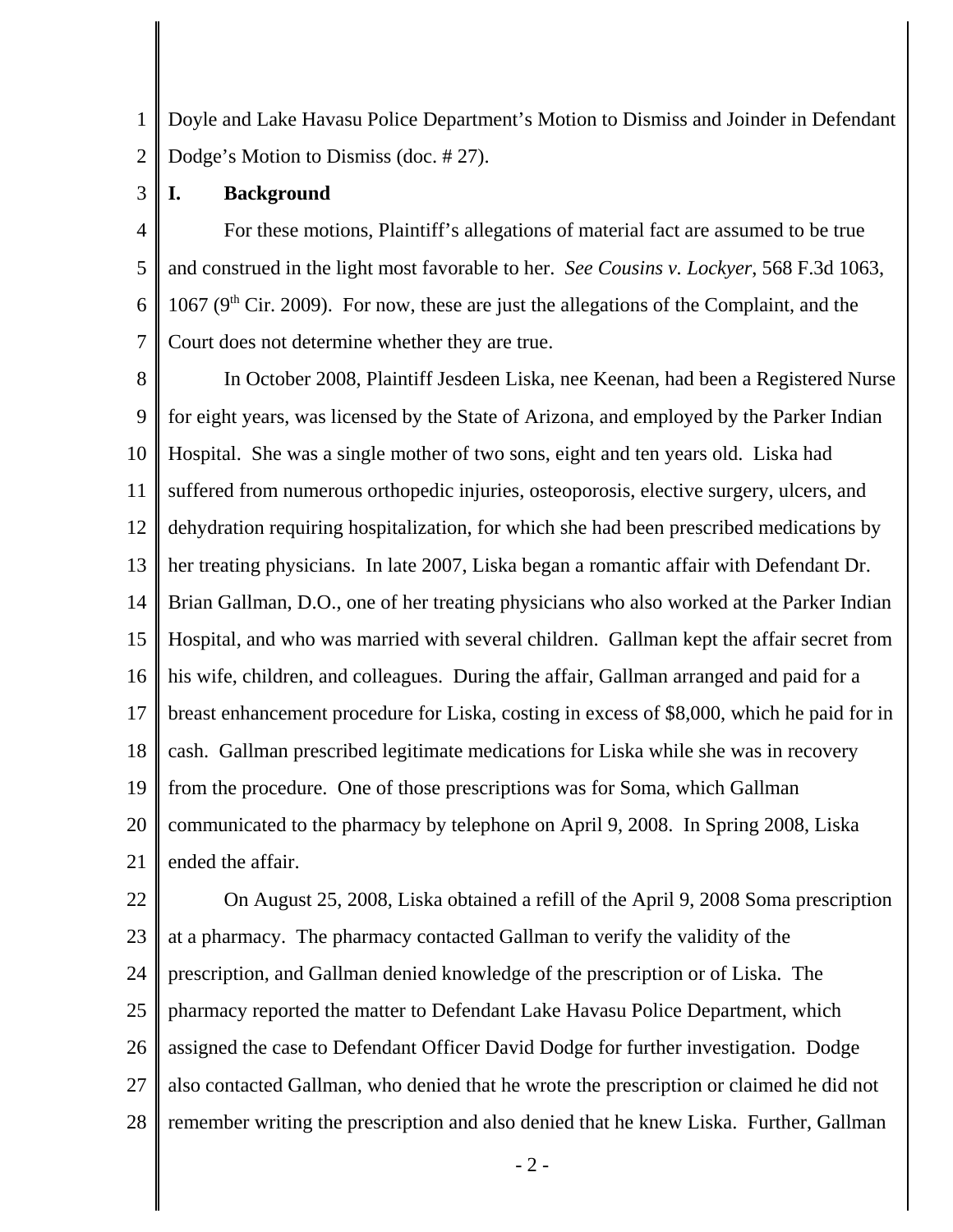1 2 did not tell Dodge that he had prescribed Soma for Liska in April 2008 and on several previous occasions.

3 4 5 6 7 8 On September 29, 2008, Gallman sent an anonymous letter to the Maryland Board of Physicians, the Indian Medical Center in Phoenix, and the Veteran Medical Center in Phoenix, accusing a doctor at the Parker Indian Hospital of "writ[ing] prescriptions in exchange for sex and for narcotic pain drugs to at least Arizona nurse, Jesdeen Keenan and her other nurse friends from Lake Havasu. . . ." Gallman also made false reports to the Arizona Nursing Board.

9 10 11 12 13 14 15 16 17 18 19 20 21 On October 23, 2008, Dodge went to Liska's home in Lake Havasu City, Mohave County, identified himself as a police officer and demanded that Liska answer his questions. He told Liska, among other things, that he had conducted a several month long felony investigation of her known fraudulent use and abuse of prescription drugs; he had obtained her ten-year prescription history from the Walgreen pharmacy, which proved she was guilty of prescription fraud; he had probable cause to arrest and indict her, and she should admit her crimes; and, if she did not confess, she would be booked into jail that night, lose her license to practice nursing, go to prison for a long time, and be revealed to the community as a serious drug offender. Dodge interrogated Liska in her living room for 45 minutes to an hour and told her that she could not leave or terminate the interview. Liska explained to Dodge her previous injuries and each of the medications lawfully prescribed by her treating physicians. Throughout his interaction with Liska, Dodge was very rude, demanding, curt, and arrogant and acted extremely unprofessionally.

22 23 24 25 26 27 Dodge told Liska she would have to ride with him, in his custody, to the police station. He told her that she would be handcuffed and physically put into his police car if she did not voluntarily get in. Believing she was under arrest and had no choice but to go with Dodge to the police station, Liska went to her bedroom to change her clothes because she was wearing her pajamas and robe. While she was partially undressed, Dodge pushed open the bedroom door without knocking or invitation and claimed he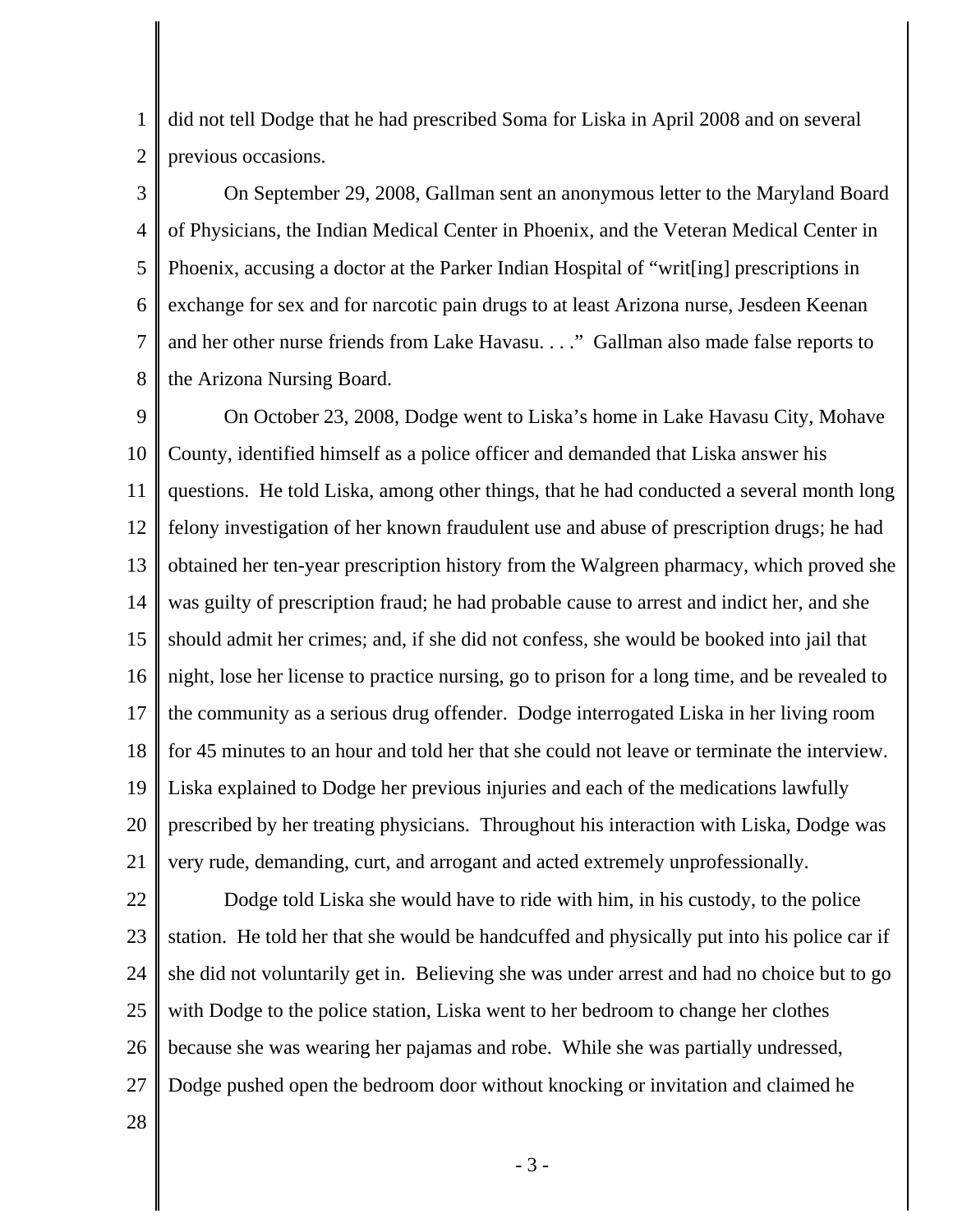1 2 needed to watch her dress to prevent her from escaping. At the time, Liska was recovering from a broken leg, which was in a cast.

3 4 5 6 7 8 9 Dodge physically placed Liska in the back of his police car and drove her to the police station where he interrogated her for several more hours. Liska answered all of Dodge's questions and again explained each medical condition for which she was taking each of the medications that had been filled at the Walgreen pharmacy. When Liska continued to refuse to confess, Dodge released her without charging her of any crime. During the interrogation, Dodge did not provide Liska with Miranda warnings or allow her to call a lawyer or make any phone calls.

10 11 12 13 14 15 16 17 18 19 20 21 22 23 24 On October 24, 2008, Dodge went to Liska's place of employment, Parker Indian Health Center, and met with her supervisor, Erna Johnson, Director of Nursing. The same day, someone from the Parker Indian Health Center mailed a letter to Liska notifying her that she was, "effective immediately, indefinitely suspended" from her position without pay "due to criminal charges against [her] in connection [with] a Class 1 Felony for Fraud, obtaining prescription drugs with fraudulent prescriptions." The letter explained that the Parker Indian Health Center was invoking an exception to the 30-day advance notice period that permits immediate suspension if there is reasonable cause to believe the employee has committed a crime for which a sentence of imprisonment may be imposed. It also stated that Dodge had notified Johnson that Liska was read her Miranda rights and charged with a Class 1 felony on October 23, 2008. In addition, Johnson falsely communicated to third parties that Johnson or her employer had independently investigated and/or confirmed Liska's arrest for a drug-related felony and Liska had previous disciplinary history, poor performance issues, and problems with co-workers while employed as a nurse at the Parker Indian Hospital.

25 26 27 Dodge caused to be filed with the Arizona State Nursing Board a complaint alleging commission of a crime. Following its investigation, the Board dismissed the complaint and closed the case on March 27, 2009.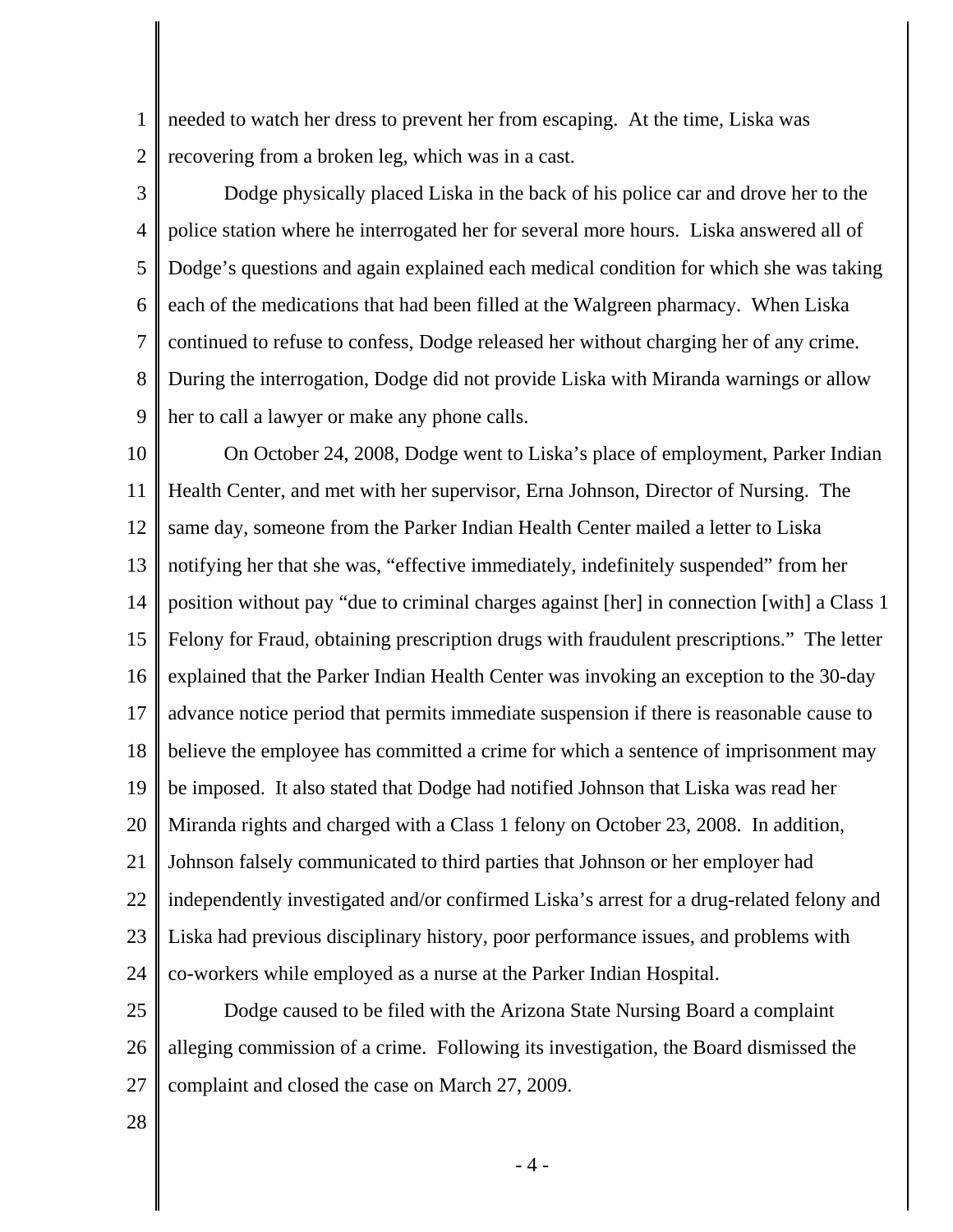1 2 3 4 In November 2008, Dodge was removed from Liska's case and suspended, disciplined, or reassigned by the Lake Havasu Police Department. The Department then contacted Gallman again, and Gallman admitted that he had prescribed the Soma for Liska.

5 6 7 8 9 10 11 12 13 On February 4, 2009, Defendant Dan Doyle, the Lake Havasu City Chief of Police, issued a letter addressed "To Whom It May Concern," which was intended to clarify that "original allegations of prescription fraud against Ms. Deena Keenan investigated by the Lake Havasu City Police Department . . . are unfounded." The letter acknowledges "[t]he original responding officer made some errors in judgment and incorrectly disclosed information during his investigation that we have addressed." The letter concludes, upon completion of its investigation, Liska "committed no crime whatsoever in this instance" and the Department found "no other indication or evidence that [Liska] is involved in any other criminal activity."

14 15 16 17 18 19 20 21 As a result of these events, Liska lost her job, could not work as a nurse, and lost her entire income for five months. She could not pay her mortgage, had great difficulty supporting herself and two children, and lost her favorable credit rating. She suffered the effects of gossip as a purported "felon" and drug abuser in a small town and was held in contempt by her community generally and particularly by the health care sub-community. Her emotional distress has manifested as loss of sleep, weight loss, loss of appetite, nightmares, anxiety, and depression. She has received counseling and psychopharmacological medications to allow her to better cope.

22 23 24 25 On September 23, 2009, Liska initiated this lawsuit in Mohave County Superior Court. On October 23, 2009, then-Defendants Erma Johnson and Parker Indian Hospital removed the case to this Court, and the United States substituted for Johnson and the hospital pursuant to 28 U.S.C. § 2679.

- 26
- 27
- 28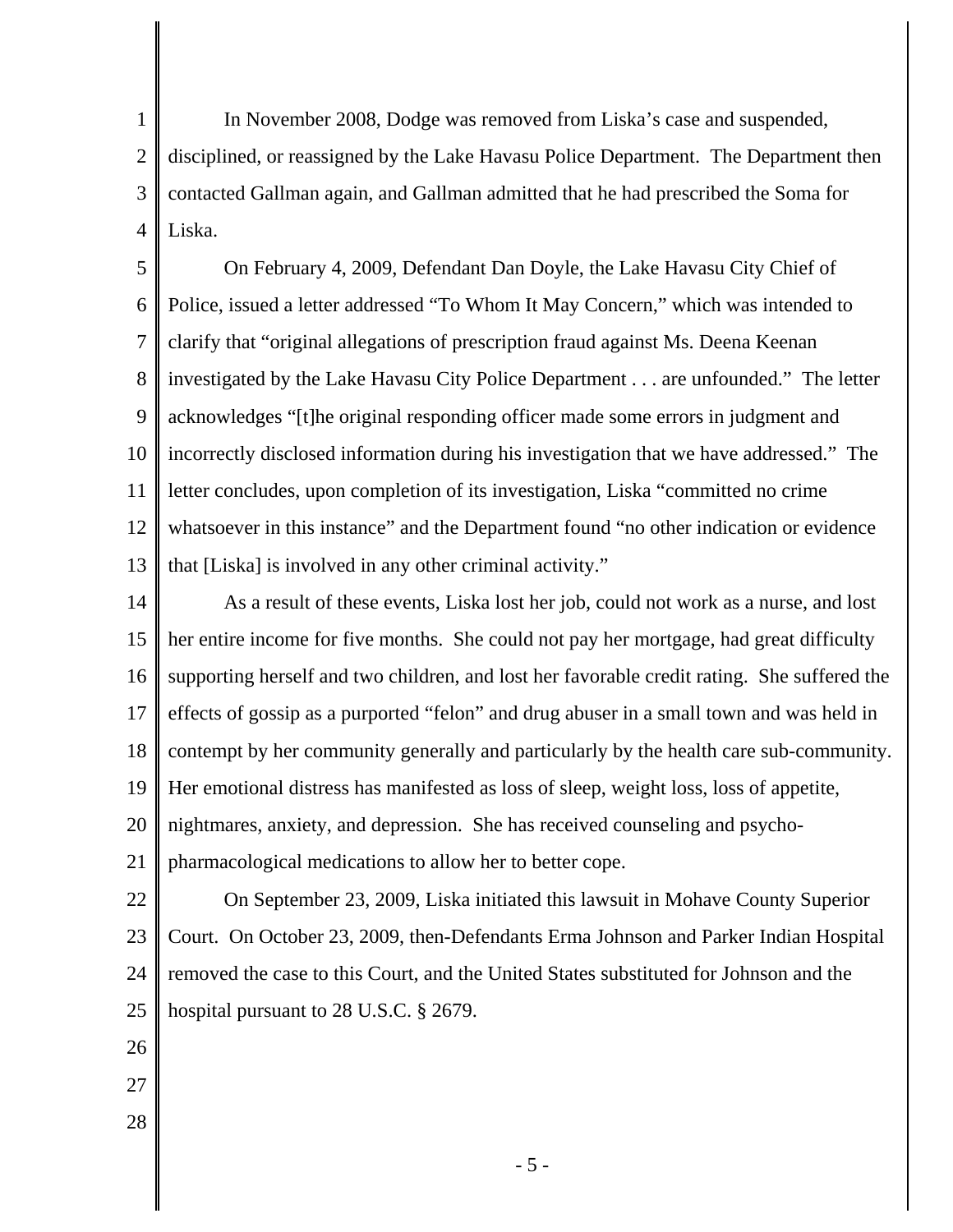1 2 **II. Claims Against the Lake Havasu City Police Department Will Be Dismissed.** Liska concedes that the police department is a non-jural entity and not subject to

3 4 suit. Therefore, all claims against the Lake Havasu City Police Department will be dismissed with prejudice.

5 **III. Claims Against Doyle Will Be Dismissed.**

6 7 8 9 10 11 Liska has pled claims against Doyle only for vicarious liability under the doctrine of *respondeat superior*. Liska concedes that doctrine does not apply to Doyle, who was Liska's supervisor and not her employer. *See, e.g., Smith v. American Express Travel Related Servs. Co.*, 179 Ariz. 131, 135, 876 P.2d 1166, 1170 (Ct. App. 1994). Moreover, Liska has not served Doyle and does not intend to. Therefore, all claims against Doyle will be dismissed with prejudice.

12 **IV. Service of Process on the United States Was Sufficient.**

13 14 15 16 17 18 19 20 21 22 23 To serve the United States, the Federal Rules of Civil Procedure require a party to (A) deliver a copy of the summons and of the complaint to the United States Attorney for the district where the action is brought or send a copy of each by registered or certified mail to the civil-process clerk at the United States Attorney's office and (B) send a copy of each by registered or certified mail to the Attorney General of the United States at Washington, D.C. Fed. R. Civ. P. 4(i)(1). Under Arizona law, service on a governmental entity other than the State, county, municipal corporation, or subdivision of the State, "shall be effected by serving the person, officer, group or body responsible for the administration of that entity or by serving the appropriate legal officer, if any, representing the entity" or by serving "any person who is a member of the 'group' or 'body' responsible for the administration of the entity." Ariz. R. Civ. P. 4.1(j).

24 25 26 27 28 In its motion to dismiss, the United States contended that Liska failed to properly serve the United States under Fed. R. Civ. P. 4(i) because she did not send a copy of the summons and complaint by registered or certified mail to the Attorney General of the United States in Washington, D.C., and only served a summons and complaint addressed to the Attorney General at the United States Attorney's Office in Phoenix. Liska

- 6 -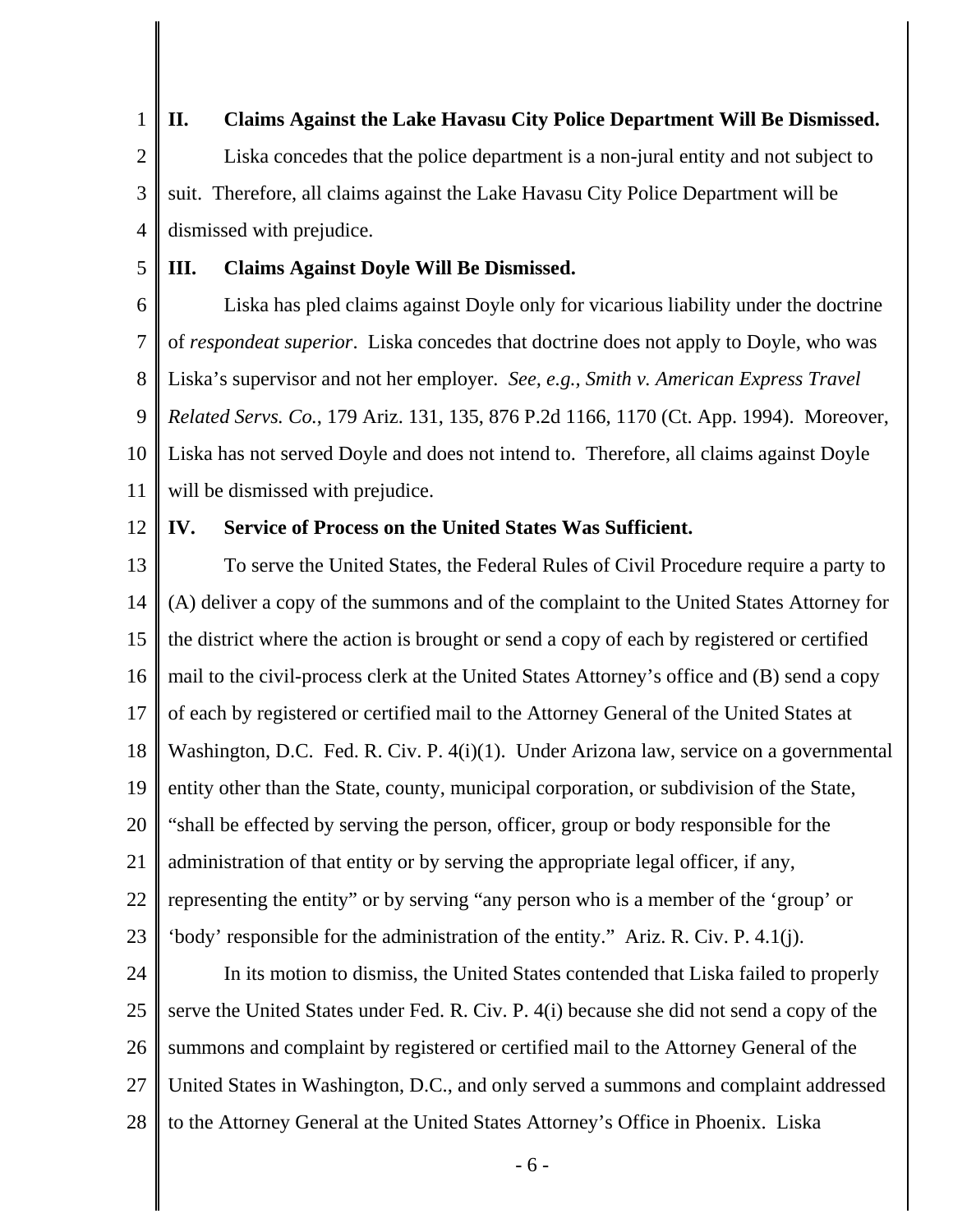1 2 3 4 responded that service on the United States was accomplished in accordance with state law before the case was removed by serving Attorney Moira McCarthey, with the United States Attorney's Office. The United States did not mention this issue in its reply brief and has, apparently, abandoned it.

5 6 7 8 The federal rules regarding service of process apply to civil actions removed to the district courts after removal, but if process was properly issued and timely served under state law before removal, the service remains sufficient after removal. *Nealey v. Transportacion Maritima Mexicana, S.A., 662 F.2d 1275, 1282 (9<sup>th</sup> Cir. 1980). The* 

9 10 11 United States does not dispute that process was properly issued and timely served under Arizona law before removal. Therefore, the portion of the United States' motion seeking dismissal for insufficient service of process will be denied.

#### 12 13 **V. Claims for Punitive Damages Against Lake Havasu City, Dodge, and the United States Will Be Dismissed.**

14 15 16 17 18 19 20 21 A.R.S. § 12-820.04 provides: "Neither a public entity nor a public employee acting within the scope of his employment is liable for punitive or exemplary damages." Lake Havasu City admits that all of Dodge's actions were taken within the scope of his employment with Lake Havasu City. Liska concedes that punitive damages may not be recovered from Lake Havasu City or Dodge. Thus, all claims for punitive damages on state law claims against Lake Havasu City or its employees will be dismissed with prejudice, including those against Doyle. All claims for punitive damages against the United States also will be dismissed

22 with prejudice because the United States is not liable for punitive damages relating to tort claims. 28 U.S.C. § 2674.

23

- **VI. State Law Claims Against Dodge Will Not Be Dismissed for Failure to File a Notice of Claim as Required by A.R.S. § 12-821.01(A).**
- 25 Arizona law requires a notice of claim to be timely filed as a prerequisite to
- 26 initiating an action against a public entity or a public employee:
- 27 28 Persons who have claims against a public entity or a public employee shall file claims with the person or persons authorized to accept service for the public entity or public employee as set forth in the Arizona rules of civil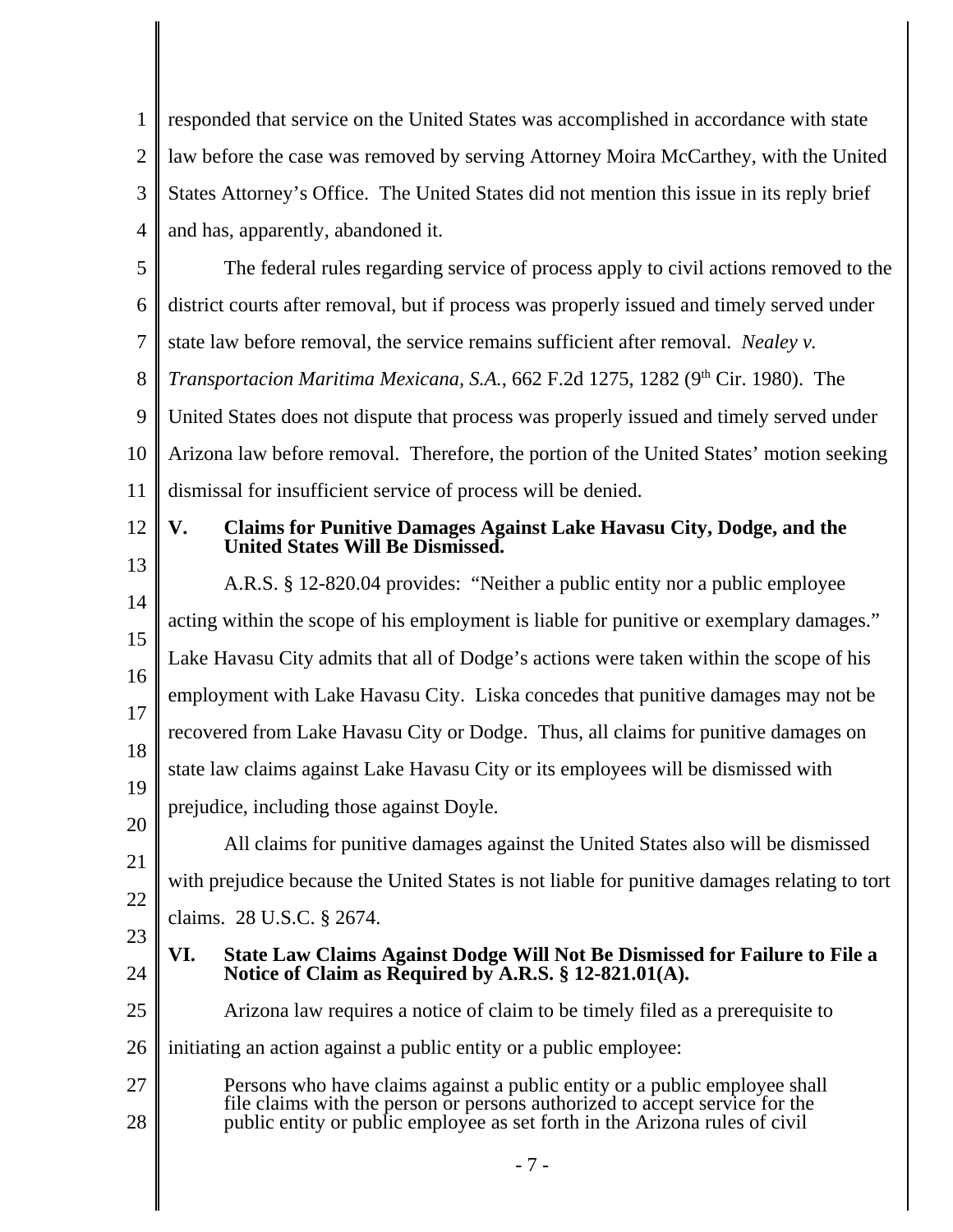2 3 4 5 6 7 8 9 10 11 12 13 14  $\ldots$  Any claim which is not filed within one hundred eighty days after the cause of action accrues is barred and no action may be maintained thereon. A.R.S. § 12-821.01(A). Arizona courts have interpreted § 12-821.01(A) as requiring that where a claimant asserts that a public employee's conduct giving rise to a claim for damages was committed within the course and scope of employment and damages are sought against both the employer and employee, the claimant "must give notice of the claim to *both* the employee individually and to his employer." *Crum v. Superior Court*, 186 Ariz. 351, 352, 922 P.2d 316, 317 (Ct. App. 1996); *see also Harris v. Cochise Health Sys.*, 215 Ariz. 344, 351, ¶ 25, 160 P.3d 223, 230 (Ct. App. 2007); *Johnson v. Superior Court*, 158 Ariz. 507, 509, 510, 763 P.2d 1382, 1384, 1385 (Ct. App. 1988) ("any action against a public entity or public employee must be preceded by notice of the claim to each entity and each employee named in the subsequent lawsuit). Liska contends, and Dodge does not dispute, that a notice of claim for Dodge was delivered to Dodge's supervisor at the Lake Havasu City Police Department.

procedure within one hundred eighty days after the cause of action accrues.

1

15 16 17 18 19 20 21 22 23 24 25 A.R.S. § 12-821.01(A) requires claims to be filed with "the person or persons authorized to accept service for the public entity or public employee as set forth in the Arizona rules of civil procedure." The Arizona courts have held that filing a claim against a public entity requires delivering the claim to the chief executive officer, secretary, clerk, or recording officer of the public entity—persons authorized by Ariz. R. Civ. P. 4.1(i) to accept service of process for the public entity. *See Batty v. Glendale Union High Sch. Dist.*, 221 Ariz. 592, 594-95, ¶¶ 8-11, 212 P.3d 930, 932-33 (2009); *Falcon*, 213 Ariz. at 526,  $\P$  1-2, 144 P.3d at 1255. But the parties have not cited, and the Court has not found, any Arizona opinion holding that "filing" a notice of claim with a public employee requires "service" in compliance with Ariz. R. Civ. P. 4.1(d) for serving notice of process on individuals.

26 27 28 The Court notes a recent district court order construed A.R.S. § 12-821.01(A) as requiring Rule 4.1(d) service on a public employee. *See Reeves v. City of Show Low*, No. CV08-8157, 2009 WL 1125414 (D. Ariz. Apr. 27, 2009). In the absence of an Arizona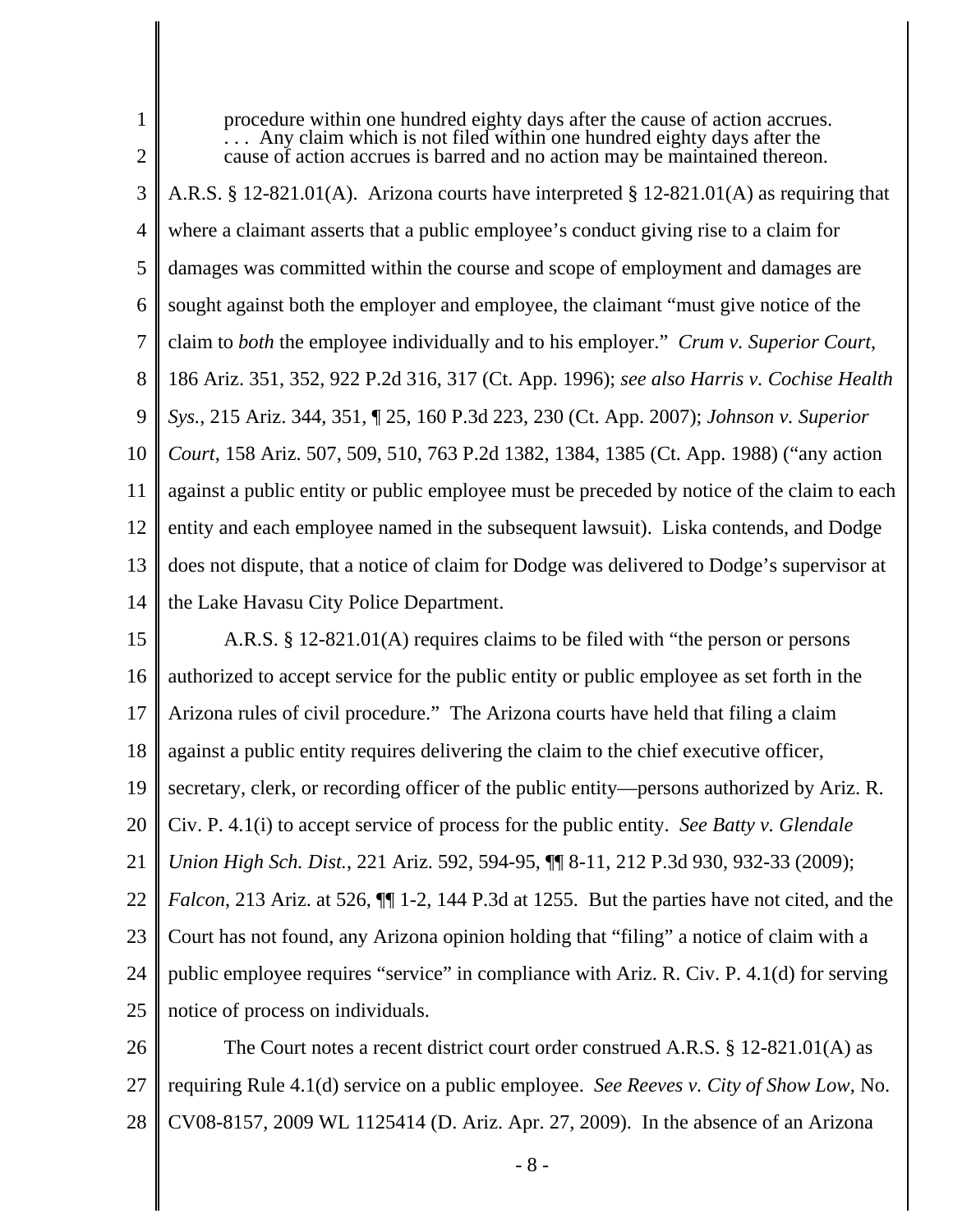1 2 case on point, the Court declines to reach a definitive construction of the ambiguous statute at this early stage of the litigation.

3 4 5 6 Therefore, Dodge's motion to dismiss state law claims against him for failure to comply with A.R.S. § 12-821.01(A) will be denied., subject to renewal by a proper motion after development of the actual facts of filing the notice of claim with Defendant Dodge.

#### 7 **VII. Dismissal Under Fed. R. Civ. P. 12(b)(6)**

8

# **A. Legal Standard**

9 10 11 12 13 14 15 16 17 18 Dismissal under Fed. R. Civ. P. 12(b)(6) for failure to state a claim upon which relief can be granted can be based on "the lack of a cognizable legal theory" or "the absence of sufficient facts alleged under a cognizable legal theory." *Balistreri v. Pacifica Police Dep't*, 901 F.2d 696, 699 (9<sup>th</sup> Cir. 1990). To avoid dismissal, a complaint must contain "only enough facts to state a claim for relief that is plausible on its face." *Twombly*, 550 U.S. at 570. "A claim has facial plausibility when the plaintiff pleads factual content that allows the court to draw the reasonable inference that the defendant is liable for the misconduct alleged." *Ashcroft v. Iqbal*, \_\_ U.S. \_\_, 129 S. Ct. 1937, 1949 (2009). "The plausibility standard is not akin to a 'probability requirement,' but it asks for more than a sheer possibility that a defendant has acted unlawfully." *Id.*

19 20 21 22 23 24 25 26 First, allegations in the complaint that are not entitled to the assumption of truth must be identified. *Id.* at 1949, 1951. The principle that a court accepts as true all of the allegations in a complaint does not apply to legal conclusions or conclusory factual allegations. *Id.* "Threadbare recitals of the elements of a cause of action, supported by mere conclusory statements, do not suffice." *Id.* at 1949. "A plaintiff's obligation to provide the grounds of his entitlement to relief requires more than labels and conclusions, and a formulaic recitation of the elements of a cause of action will not do." *Twombly*, 550 U.S. at 555.

27 28 Second, whether the factual allegations plausibly suggest an entitlement to relief must be determined. *Iqbal*, 129 S. Ct. at 1950, 1951. This determination is "a context-

- 9 -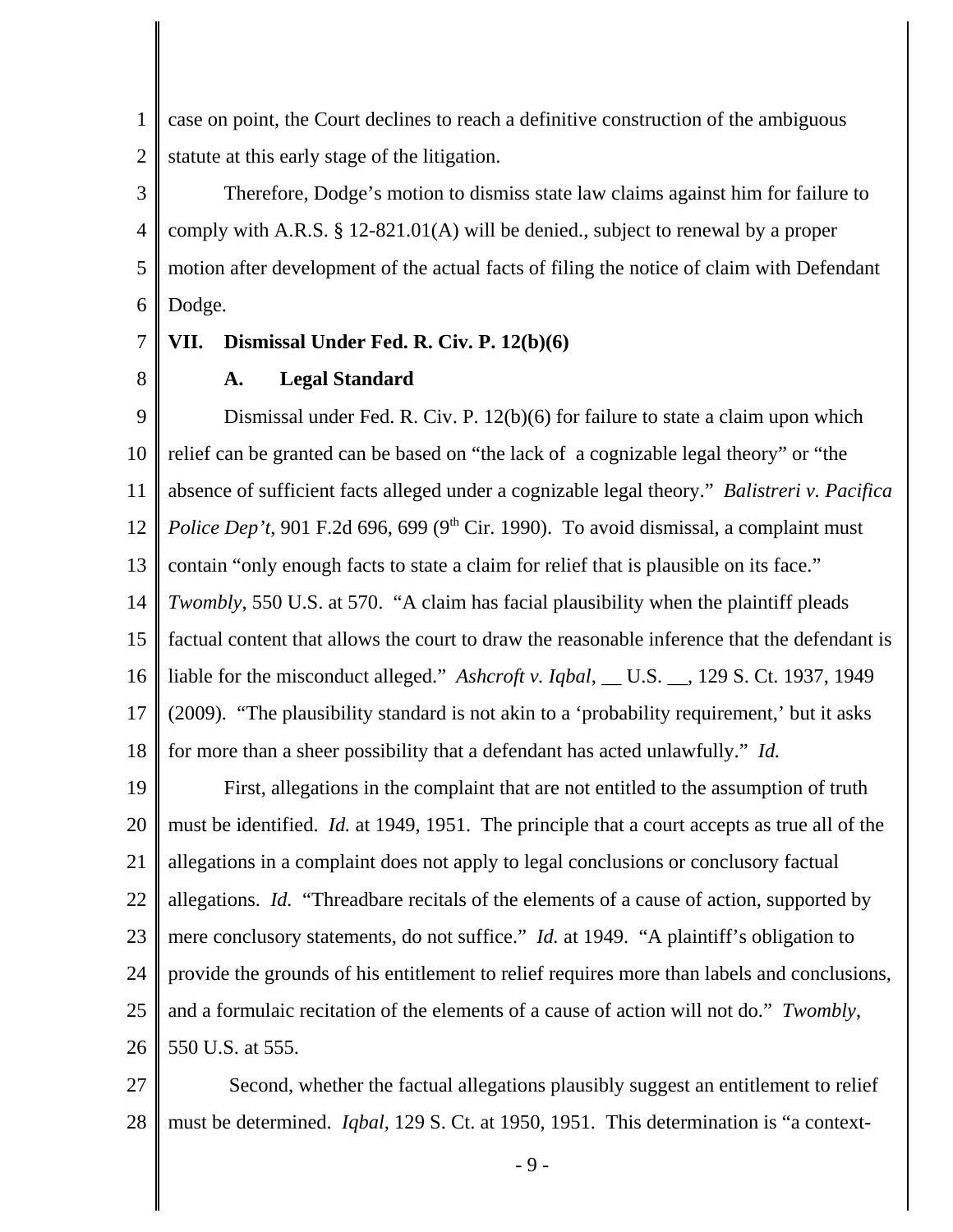1 2 3 4 5 6 7 8 9 10 11 12 13 14 15 16 17 18 19 20 21 22 23 24 25 26 27 28 specific task that requires the reviewing court to draw on its judicial experience and common sense." *Id.* at 1950. To show that the plaintiff is entitled to relief, the complaint must permit the court to infer more than the mere possibility of misconduct. *Id.* **B. Analysis 1. "Count I Extreme and Outrageous Conduct (All Defendants)** Plaintiff contends that Count I alleges a claim for intentional infliction of emotional distress that satisfies Fed. R. Civ. P. 8(a) notwithstanding its title of "Extreme and Outrageous Conduct." However, Count XIX also is a claim for Intentional Infliction of Emotional Distress against all Defendants. Therefore, Count I will be dismissed with prejudice as duplicative of Count XIX. **2. "Count II Abuse of Process (Defendants Dodge, Police Chief Dan Doyle, Lake Havasu City Police Department, Lake Havasu City)"** In order to state a claim for abuse of process, a plaintiff must allege that the defendant committed "a willful act in the use of judicial process" "for an ulterior purpose not proper in the regular conduct of the proceedings." *Crackel v. Allstate Ins. Co.*, 208 Ariz. 252, 257, ¶ 11, 92 P.3d 882, 887 (Ct. App. 2004). Arizona courts interpret "process" in this context as "encompassing the entire range of procedures incident to the litigation process." *Id.* Count II alleges only that Dodge "willfully used or threatened to use legal process or procedure," not that he did in fact use *judicial* process. In her general allegations, Liska alleges only that Dodge interrogated her in her living room and at the police station and caused to be filed with the Arizona State Nursing Board a complaint alleging commission of a crime. Neither the interrogation nor filing the administrative complaint involves a court or judge; neither constitutes or is incident to judicial process. Therefore, Count II will be dismissed with prejudice. **3. "Count III Abuse of Process (Defendant Gallman, D.O. Only)" and "Count IV Abuse of Process (Defendant Gallman, D.O. Only)"** Similarly, Liska does not allege that Gallman used *judicial* process by alleging only that Gallman "pretend[ed] to the pharmacy and to the police that he did not write the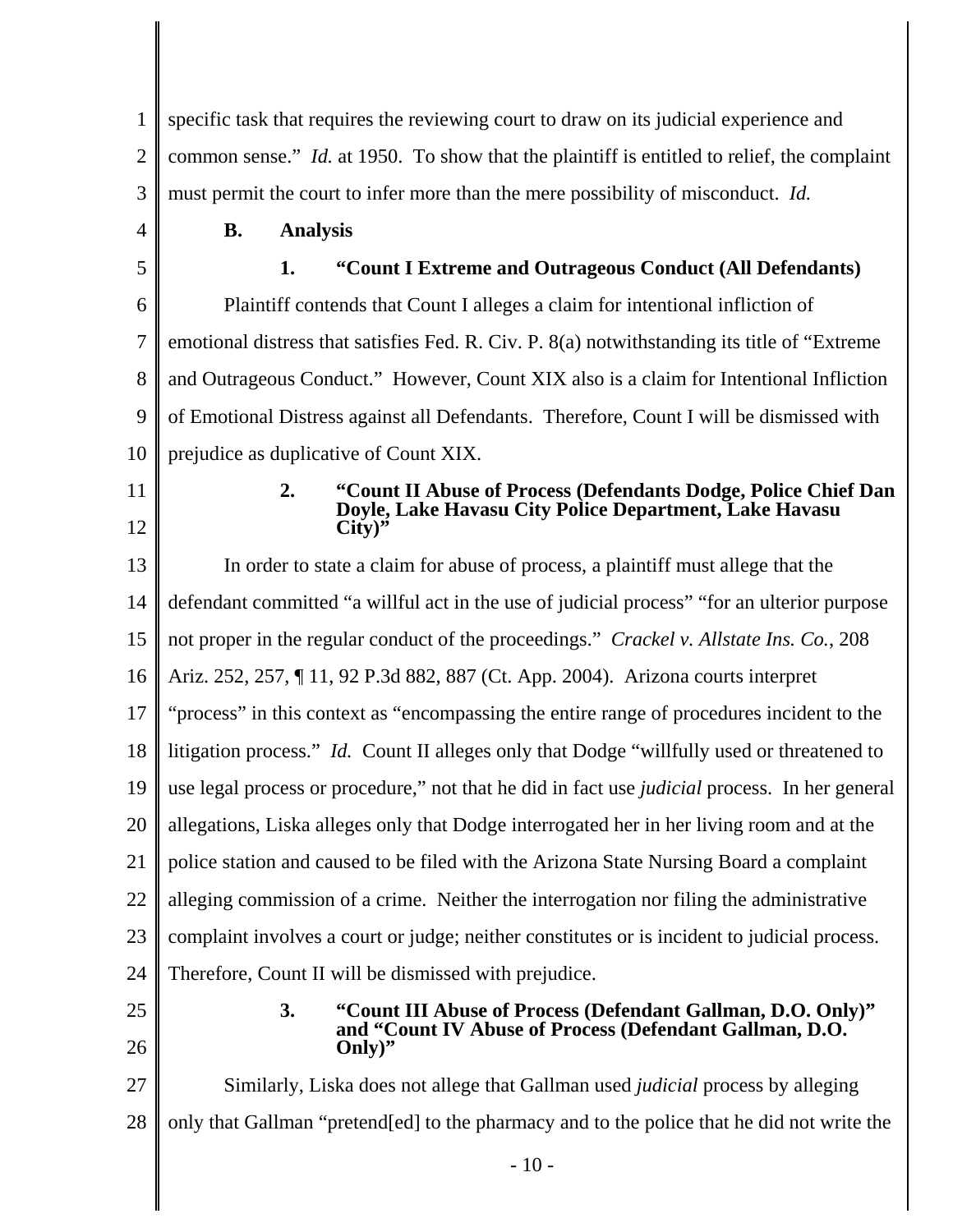1 2 3 4 script or even knew Plaintiff" and he wrote "an anonymous letter to the Maryland Board of Physicians falsely alleging that [] Liska was involved in a 'sex for narcotics relationship with a physician.'" Therefore, Counts III and IV will be dismissed with prejudice.

- 5
- 6

### **4. "Count V Slander** *Per Se* **(Defendants Dodge, Police Chief Dan Doyle, Lake Havasu City Police Department, Lake Havasu City)"**

7 8 9 10 11 12 13 14 "An utterance is slander *per se* when its publication charges a contagious or venereal disease, or charges that a woman is not chaste, or tends to injure a person in his profession, trade or business, or imputes the commission of a crime involving moral turpitude." *Modla v. Parker*, 17 Ariz. App. 54, 56 n.1, 495 P.2d 494, 496 n.1 (1972). Count V alleges that Dodge "made knowingly false statements" to Johnson and the Arizona Board of Nursing that Liska "was a drug user, a felon, had been criminally arrested and indicted because of her crimes," which caused her to lose her job and not be able to be employed as a registered nurse.

15 16 17 18 19 20 21 22 23 24 25 Dodge contends that he had absolute privilege to file a complaint with the Arizona Board of Nursing. But, as Liska points out, the common law absolute privilege for reporting professional misconduct in a quasi-judicial proceeding has been abrogated regarding the Arizona Board of Nursing: "Any regulated party, health care institution or other person that reports or provides information to the board [of nursing] *in good faith* is not subject to civil liability." A.R.S. § 32-1664(D) (emphasis added). Although the Complaint does not allege *in haec verba* that Dodge acted in bad faith, Count V alleges that Dodge "made knowingly false statements" and his conduct was "intentionally malicious, outrageous, oppressive and reckless." This is sufficient to allege bad faith. "Malice, intent, knowledge, and other conditions of a person's mind may be alleged generally." Fed. R. Civ. P. 9(b).

26 27 Therefore, Count V will not be dismissed as to Defendants Dodge and Lake Havasu City.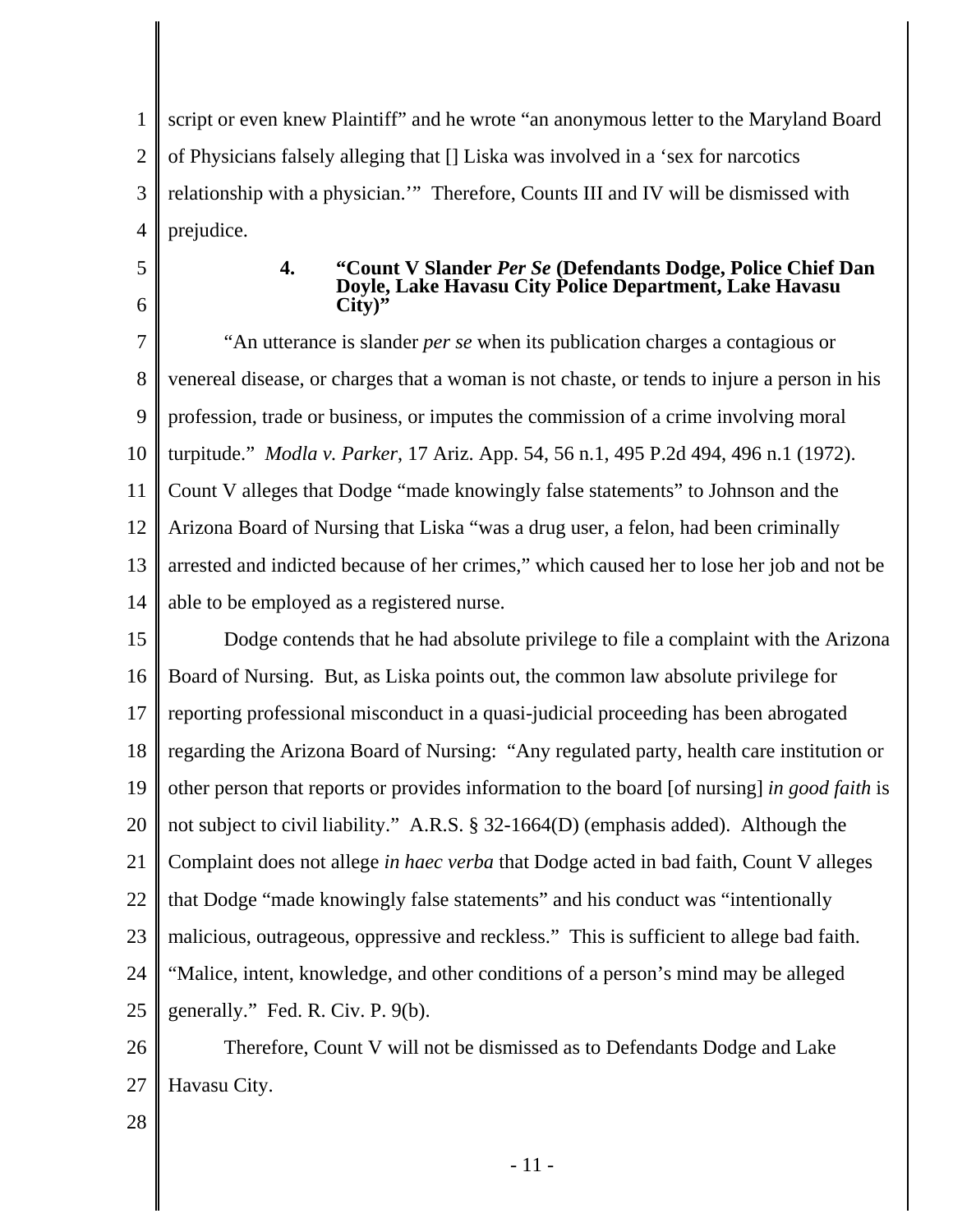|                | 5.<br>"Count VI False Light Invasion of Privacy (Defendants Dodge,<br><b>Policy Chief Dan Doyle, Lake Havasu City Police Department,</b>                                                                                                                                                                                                         |
|----------------|--------------------------------------------------------------------------------------------------------------------------------------------------------------------------------------------------------------------------------------------------------------------------------------------------------------------------------------------------|
| $\overline{2}$ | Lake Havasu City)"                                                                                                                                                                                                                                                                                                                               |
| 3              | The standards for proving false light invasion of privacy are "quite stringent."                                                                                                                                                                                                                                                                 |
| 4              | Godbehere v. Phoenix Newspapers, Inc., 162 Ariz. 335, 340, 783 P.2d 781, 786 (1989).                                                                                                                                                                                                                                                             |
| 5              | They are:                                                                                                                                                                                                                                                                                                                                        |
| 6              | One who gives publicity to another that places the other before the<br>public in a false light is subject to liability to the other for invasion of his                                                                                                                                                                                          |
| 7<br>8         | privacy, if<br>(a) the false light in which the other was placed would be<br>highly offensive to a reasonable person, and                                                                                                                                                                                                                        |
| 9              | (b) the actor had knowledge of or acted in reckless disregard<br>as to the falsity of the publicized matter and the false light in which<br>the other would be placed.                                                                                                                                                                           |
| 10             | Restatement (Second) of Torts § 652E (1977); see Godbehere, 162 Ariz. at 340, 783 P.2d                                                                                                                                                                                                                                                           |
| 11<br>12       | at 786. "Publicity" differs from "publication" for defamation purposes, which includes                                                                                                                                                                                                                                                           |
| 13             | "any communication by the defendant to a third person":                                                                                                                                                                                                                                                                                          |
| 14             | "Publicity" on the other hand, means that the matter is made public, by<br>communicating it to the public at large, or to so many persons that the                                                                                                                                                                                               |
| 15<br>16       | matter must be regarded substantially certain to become one of public<br>knowledge. The difference is not one of the means of communication<br>which may be oral, written, or by any other means. It is one of a<br>communication that reaches, or is sure to reach, the public.                                                                 |
| 17<br>18<br>19 | [I]t is not an invasion of the right of privacy  to communicate a fact<br>concerning the plaintiff's private life to a single person or even to a small<br>group of persons. On the other hand, any publication in a newspaper or<br>magazine, even of small circulation, or statement made in an address to<br>a large audience, is sufficient. |
| 20             | Hart v. Seven Resorts, Inc., 190 Ariz. 272, 280, 947 P.2d 846, 854 (Ct. App. 1997)                                                                                                                                                                                                                                                               |
| 21             | (quoting comments to Restatement (Second) of Torts § 652D).                                                                                                                                                                                                                                                                                      |
| 22             | In Count VI, Liska alleges that Dodge "made knowingly false statements" to                                                                                                                                                                                                                                                                       |
| 23             | Johnson that Liska "was a drug user, a felon, had been criminally arrested and indicted                                                                                                                                                                                                                                                          |
| 24             | because of her crimes" and that, as a direct and proximate result, Liska "lost her job,                                                                                                                                                                                                                                                          |
| 25             | could not be employed as a registered nurse and suffered compensatory and general                                                                                                                                                                                                                                                                |
| 26             | damages." Telling Johnson did not communicate it to the public at large or to so many                                                                                                                                                                                                                                                            |
| 27             | persons that the matter must be regarded substantially certain to become public                                                                                                                                                                                                                                                                  |
| 28             | knowledge.                                                                                                                                                                                                                                                                                                                                       |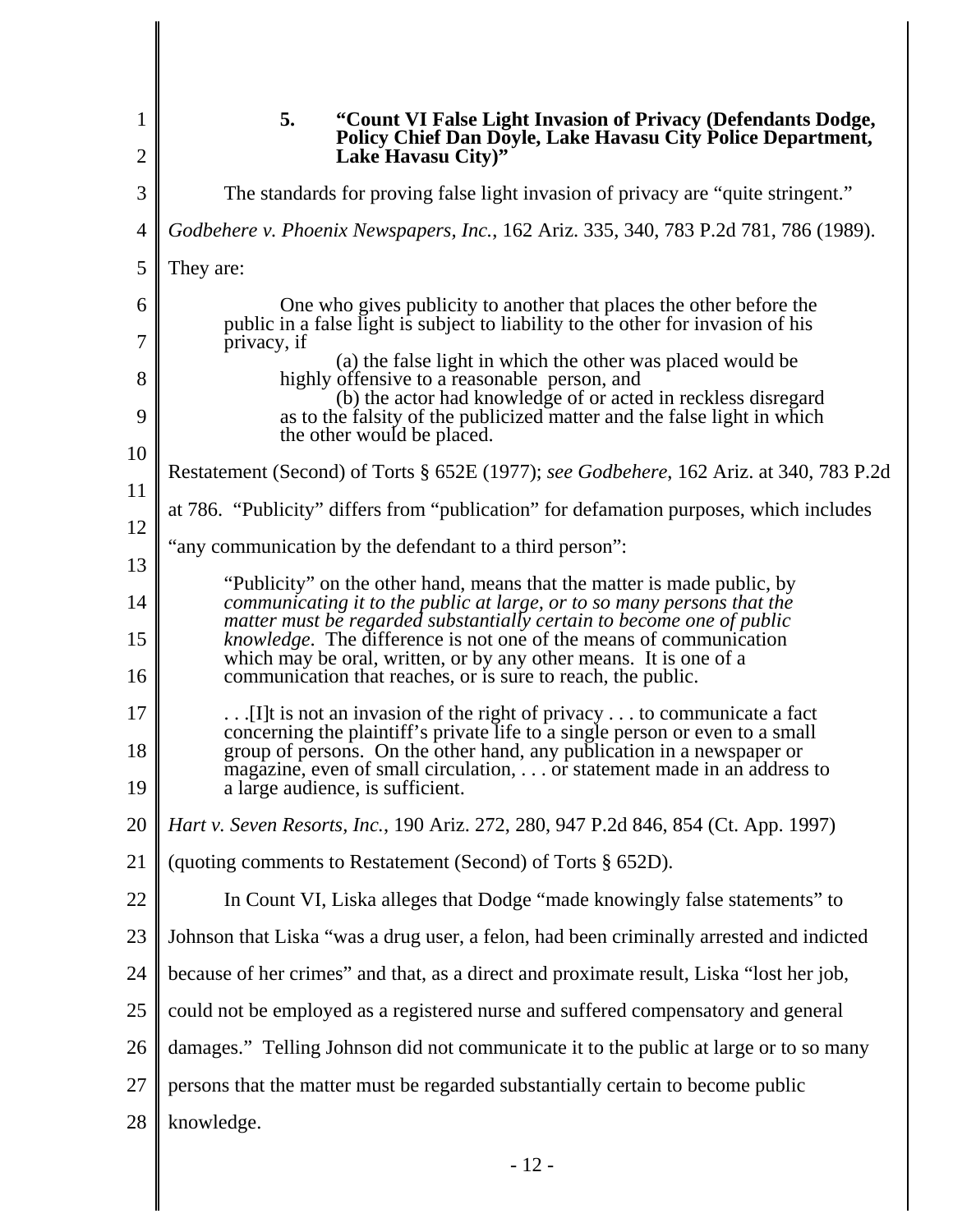| $\mathbf{1}$   | In response to the motion to dismiss, Liska contends that by filing a complaint with                                                                   |
|----------------|--------------------------------------------------------------------------------------------------------------------------------------------------------|
| $\overline{2}$ | the Board of Nursing, Dodge communicated false statements to eleven members of the                                                                     |
| 3              | Board, the Executive Director, and administrative personnel. Filing a complaint with the                                                               |
| $\overline{4}$ | Board of Nursing does not communicate to the public at large or to so many persons that                                                                |
| 5              | the matter must be regarded substantially certain to become public knowledge. At oral                                                                  |
| 6              | argument, Liska's counsel stated that, if given opportunity to amend the Complaint, Liska                                                              |
| $\overline{7}$ | would allege additional facts regarding public distribution of Dodge's false statements                                                                |
| 8              | through the Board of Nursing's newsletter and the internet.                                                                                            |
| 9              | Therefore, Count VI will be dismissed without prejudice.                                                                                               |
| 10             | "Count VII Slander per se (Defendan[t] [United States of<br>America]" and "Count VIII False Light Invasion of Privacy<br>6.                            |
| 11             | (Defendan[t] [United States of America]"                                                                                                               |
| 12             | Plaintiff concedes that her actions for slander and false light invasion of privacy                                                                    |
| 13             | are excluded from the United States' government's waiver of sovereign immunity found                                                                   |
| 14             | in the Federal Tort Claims Act, 28 U.S.C. § 2680(h), and must be dismissed. Counts VII                                                                 |
| 15             | and VIII, therefore, will be dismissed with prejudice for failing to state a claim upon                                                                |
| 16             | which relief can be granted.                                                                                                                           |
| 17<br>18       | "Count IX False Light Invasion of Privacy (Defendant Gallman<br>7.<br>Only)" and "Count X False Light Invasion of Privacy<br>(Defendant Gallman Only)" |
| 19             | Count IX alleges Gallman "made knowingly false statements" to the pharmacist                                                                           |
| 20             | verifying the prescription and to the police denying that he wrote the prescription and                                                                |
| 21             | knew Liska. Count X alleges "Gallman made knowingly false statements to the Arizona                                                                    |
| 22             | Nursing Board in an anonymous letter falsely accusing Plaintiff Liska of engaging in a                                                                 |
| 23             | 'sex for narcotics relationship with a physician." However, earlier in the Complaint,                                                                  |
| 24             | Liska alleges that Gallman "falsely and anonymously reported to the Maryland Board of                                                                  |
| 25             | Physicians that Plaintiff Liska was involved in a 'sex for narcotics relationship with a                                                               |
| 26             | physician." Exhibit 3 to the Complaint is an anonymous letter addressed to the                                                                         |
| 27             | Maryland Board of Physicians that urges investigation of a physician licensed in                                                                       |
| 28             | Maryland who the author believed had "written prescriptions in exchange for sex and for                                                                |
|                |                                                                                                                                                        |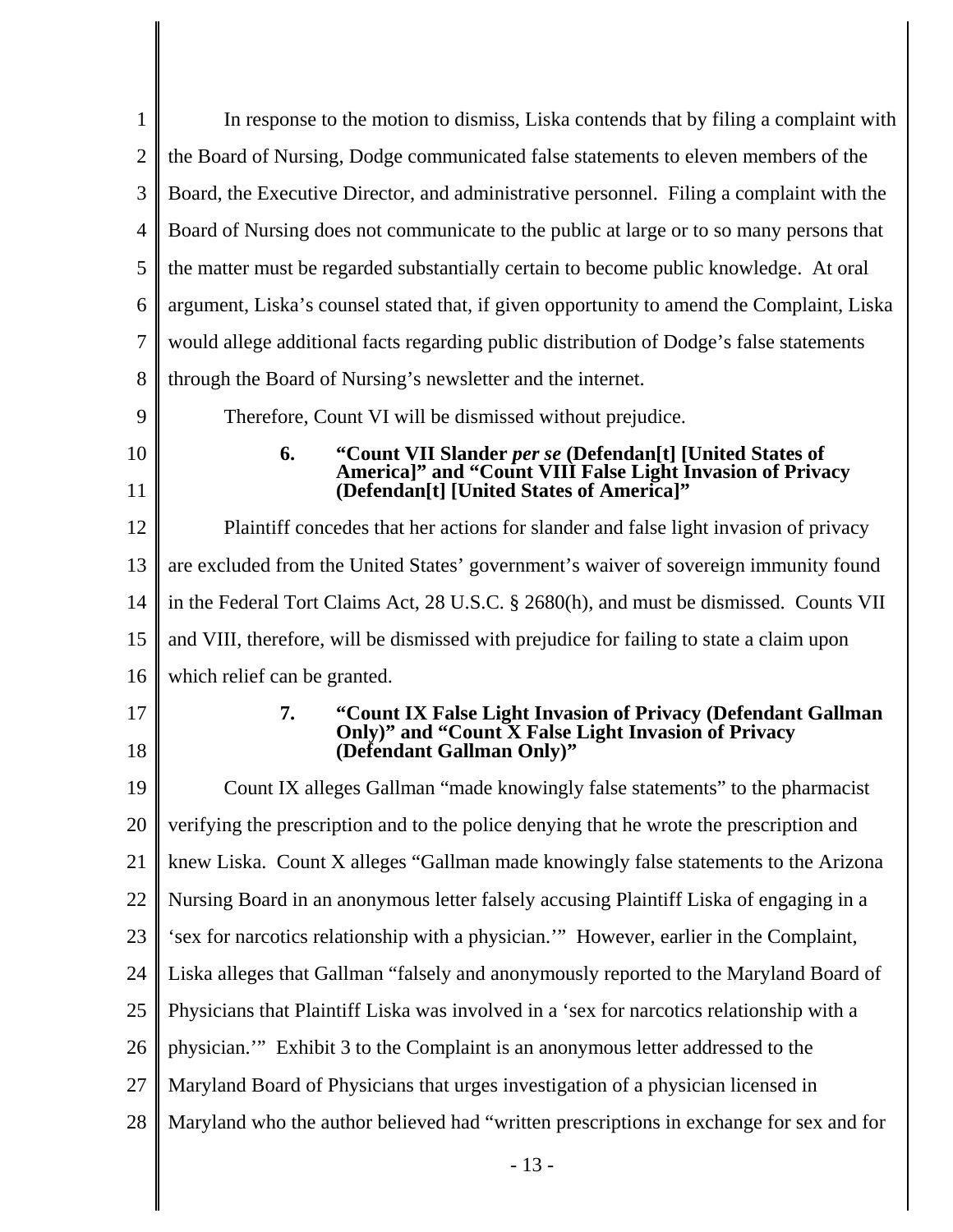| 1              | narcotic pain drugs to at least Arizona nurse, Jesdeen Keenan and her other nurse                                                                                                                                                                  |
|----------------|----------------------------------------------------------------------------------------------------------------------------------------------------------------------------------------------------------------------------------------------------|
| $\overline{2}$ | friends." It appears that Count X mistakenly refers to the "Arizona Nursing Board"                                                                                                                                                                 |
| 3              | instead of the "Maryland Board of Physicians," and the Complaint does not allege facts                                                                                                                                                             |
| 4              | regarding an anonymous letter to the Maryland Board of Physicians being published or                                                                                                                                                               |
| 5              | causing harm to Liska.                                                                                                                                                                                                                             |
| 6              | For reasons explained above, none of the alleged communications constitutes                                                                                                                                                                        |
| 7              | "publicity." Counts IX and X will be dismissed with prejudice.                                                                                                                                                                                     |
| 8<br>9         | 8.<br>"Count XI HIPAA Violations Negligence per se (Defendants<br>Dodge, Police Chief Doyle, Lake Havasu City Police Department,<br>Lake Havasu City, Walgreens)"                                                                                  |
| 10             | "Violation of a statutory standard of care is usually held to be negligence <i>per se.</i> "                                                                                                                                                       |
| 11             | Gunnell v. Arizona Public Serv. Co., 202 Ariz. 388, 392, ¶ 16, 46 P.3d 399, 403 (2002).                                                                                                                                                            |
| 12             | A court may adopt a statute as the relevant standard of care if it first                                                                                                                                                                           |
| 13             | determines that the statute's purpose is in part to protect a class of persons<br>that includes the plaintiff and the specific interest at issue from the type of<br>harm that occurred and against the particular action that caused the harm.    |
| 14<br>15       | Violation of the statute thus stamps the defendant's conduct as negligence<br><i>per se</i> , but will not render the defendant liable to the plaintiff unless the<br>violation is the legal cause of the plaintiff's injury and no other defenses |
| 16             | negate liability.                                                                                                                                                                                                                                  |
| 17             | Tellez v. Saban, 188 Ariz. 165, 169, 933 P.2d 1233, 1237 (Ct. App. 1996).                                                                                                                                                                          |
| 18             | Liska alleges that she "had an absolute right to have her medical records and                                                                                                                                                                      |
| 19             | prescription history protected and never disclosed by Walgreens Pharmacy to any third                                                                                                                                                              |
| 20             | party" under the Health Insurance Portability and Accountability Act of 1996 ("HIPAA"),                                                                                                                                                            |
| 21             | 42 U.S.C. § 201 et seq. She further alleges that the Walgreen pharmacy violated HIPAA                                                                                                                                                              |
| 22             | by disclosing her prescription history to Dodge. But the Complaint does not allege that                                                                                                                                                            |
| 23             | Dodge disclosed her prescription history to anyone else.                                                                                                                                                                                           |
| 24             | Moreover, HIPAA's standards and requirements apply to a health plan, a health                                                                                                                                                                      |
| 25             | care clearinghouse, and a health care provider who transmits any health information in                                                                                                                                                             |
| 26             | electronic form in connection with a transaction covered by HIPAA. 45 C.F.R.                                                                                                                                                                       |
| 27             | § 160.102(a). HIPAA requires a health plan, a health care clearinghouse, or a health care                                                                                                                                                          |
| 28             |                                                                                                                                                                                                                                                    |
|                |                                                                                                                                                                                                                                                    |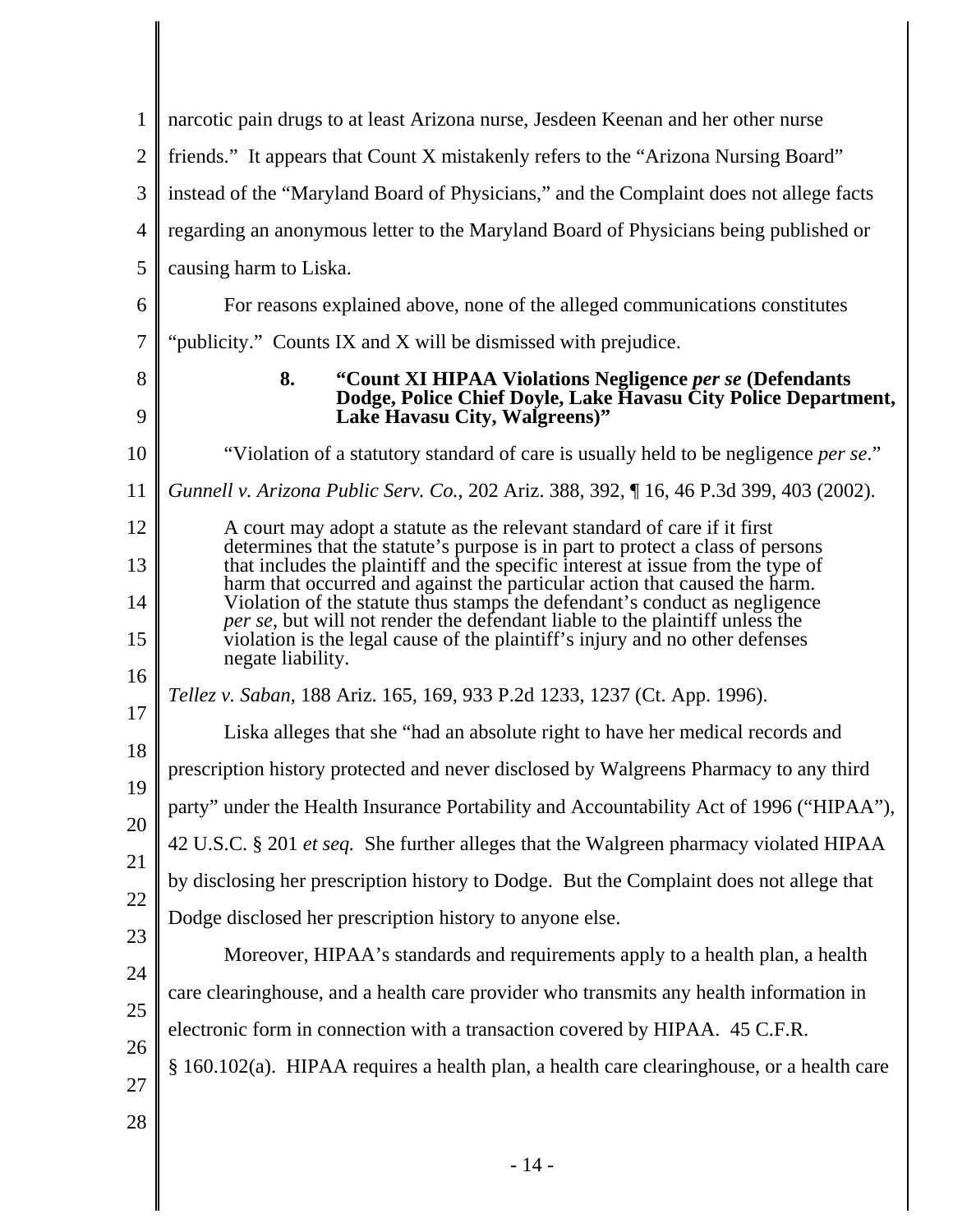| 1              | provider to have authorization before disclosing individually identifiable information. 45                                                                                                                                     |
|----------------|--------------------------------------------------------------------------------------------------------------------------------------------------------------------------------------------------------------------------------|
| $\overline{2}$ | C.F.R. § 164.508. This does not apply to Dodge.                                                                                                                                                                                |
| 3              | "A covered entity may disclose protected health information for a law enforcement                                                                                                                                              |
| $\overline{4}$ | purpose to a law enforcement official in compliance with an administrative                                                                                                                                                     |
| 5              | subpoena or summons, a civil or an authorized investigative demand, or similar process                                                                                                                                         |
| 6              | authorized under law." 45 C.F.R. § 164.512(f)(1)(ii)(C). Further, "[a] covered entity                                                                                                                                          |
| $\overline{7}$ | may disclose to a law enforcement official protected health information that the covered                                                                                                                                       |
| 8              | entity believes in good faith constitutes evidence of criminal conduct that occurred on the                                                                                                                                    |
| 9              | premises of the covered entity." 45 C.F.R. $\S$ 164.512(f)(5). The Complaint does not                                                                                                                                          |
| 10             | allege that the Walgreen pharmacy acted in bad faith. Based on Liska's allegations, the                                                                                                                                        |
| 11             | Walgreen pharmacy did not violate HIPAA.                                                                                                                                                                                       |
| 12             | Further, A.R.S. § 12-2296 provides medical providers immunity for disclosure of                                                                                                                                                |
| 13             | medical records in good faith and a presumption of good faith:                                                                                                                                                                 |
| 14             | A health care provider or contractor that acts in good faith under this article                                                                                                                                                |
| 15             | is not liable for damages in any civil action for the disclosure of medical records or payment records or information contained in medical records or<br>payment records that is made pursuant to this article or as otherwise |
| 16             | provided by law. The health care provider or contractor is presumed to<br>have acted in good faith. The presumption may be rebutted by clear and                                                                               |
| 17             | convincing evidence.                                                                                                                                                                                                           |
| 18             | The Complaint does not allege that the Walgreen pharmacy acted in bad faith, and the                                                                                                                                           |
| 19             | pharmacy is presumed to have acted in good faith and entitled to statutory immunity.                                                                                                                                           |
| 20             | Therefore, Count XI will be dismissed with prejudice.                                                                                                                                                                          |
| 21             | 9.<br>"Count XII Breach of Fiduciary Duty (Walgreens Only)"                                                                                                                                                                    |
| 22             | Count XII alleges that "Walgreens has a fiduciary duty to protect the privacy and                                                                                                                                              |
| 23             | confidential medical records including all medication histories of the consumers who fill                                                                                                                                      |
| 24             | their prescriptions at the Walgreens' Pharmacy" and "Walgreens breached that duty by                                                                                                                                           |
| 25             | turning over Plaintiff Liska's confidential and private ten year history of medications that                                                                                                                                   |
| 26             | had been filled at Walgreens Pharmacy without authorization, release or court order."                                                                                                                                          |
| 27             | A.R.S. § 32-1964(A) requires a pharmacy to keep records of prescriptions "open                                                                                                                                                 |
| 28             | for inspection at all times by officers of the law in performance of their duties."                                                                                                                                            |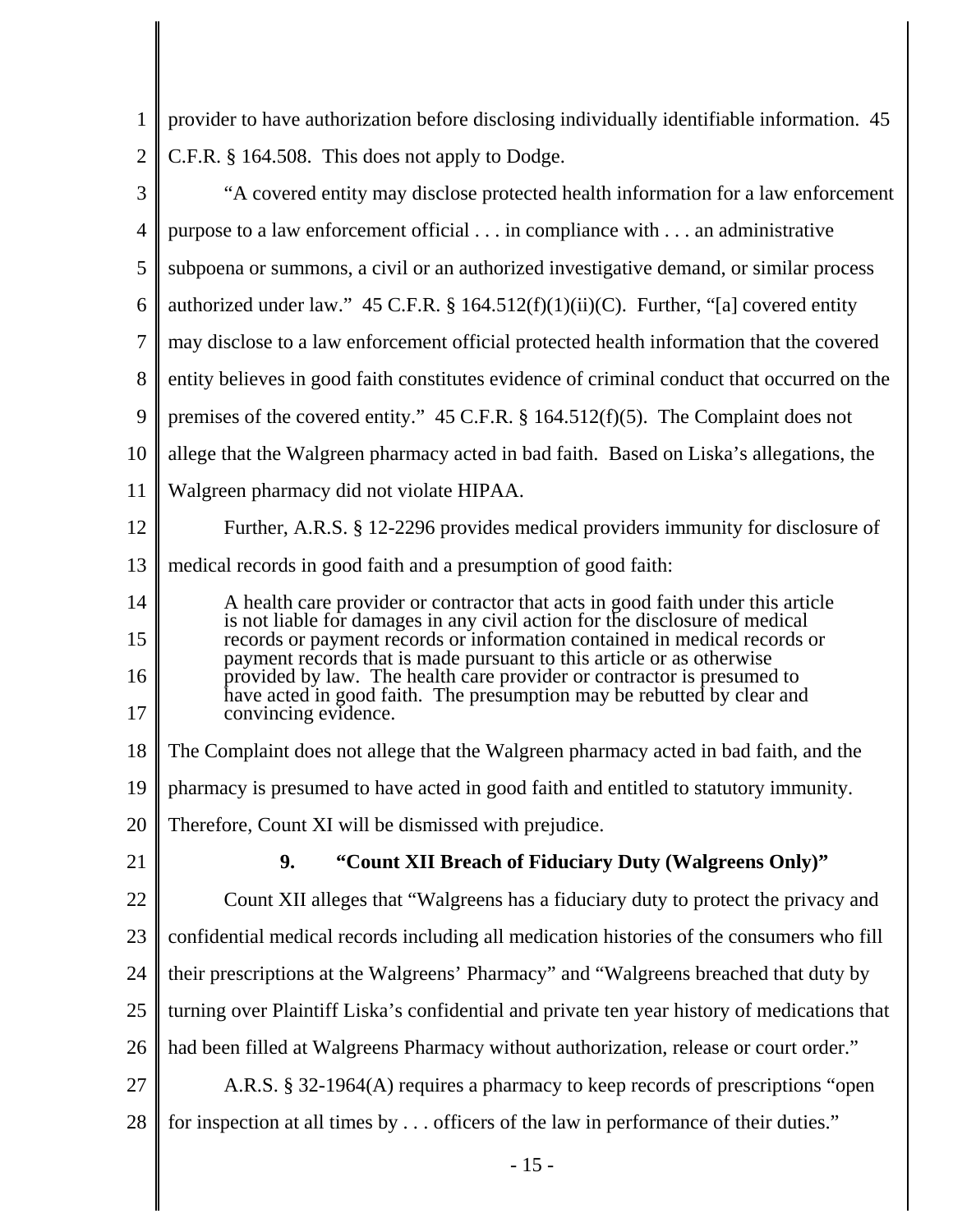| $\mathbf{1}$   | A.R.S. § 12-2294(A) requires a health care provider to disclose medical records "without                                                                                                                                      |
|----------------|-------------------------------------------------------------------------------------------------------------------------------------------------------------------------------------------------------------------------------|
| $\overline{2}$ | the patient's written authorization as otherwise required by law" And, as discussed                                                                                                                                           |
| 3              | supra, A.R.S. § 12-2296 provides immunity for disclosure of medical records in good                                                                                                                                           |
| $\overline{4}$ | faith and a presumption of good faith. Apparently, the Walgreen pharmacy disclosed                                                                                                                                            |
| 5              | Liska's prescription history in good faith belief that it was required to permit Dodge, a                                                                                                                                     |
| 6              | law enforcement officer investigating Liska's possible prescription fraud, to inspect                                                                                                                                         |
| 7              | Liska's records. The Complaint does not allege otherwise.                                                                                                                                                                     |
| 8              | Therefore, Count XII will be dismissed with prejudice.                                                                                                                                                                        |
| 9<br>10        | "Count XIII False Imprisonment (Defendants Dodge, Police<br>10.<br><b>Chief Dan Doyle, Lake Havasu City Police Department, Lake</b><br>Havasu City) <sup>35</sup>                                                             |
| 11             | Under Arizona law, a peace officer may, without a warrant, arrest a person if he                                                                                                                                              |
| 12             | has probable cause to believe that a misdemeanor or a felony has been committed and                                                                                                                                           |
| 13             | probable cause to believe the person to be arrested committed the offense. A.R.S.                                                                                                                                             |
| 14             | § 13-3883. "Probable cause exists where the arresting officers have reasonably                                                                                                                                                |
| 15             | trustworthy information of facts and circumstances which are sufficient in themselves to                                                                                                                                      |
| 16             | lead a reasonable man to believe an offense is being or has been committed and that the                                                                                                                                       |
| 17             | person to be arrested is committing or did commit it." State v. Richards, 110 Ariz. 290,                                                                                                                                      |
| 18             | 291, 518 P.2d 113, 114 (1974); accord State v. Diaz, 222 Ariz. 188, 190, 13, 213 P.3d                                                                                                                                         |
| 19             | 337, 339 (Ct. App. 2009).                                                                                                                                                                                                     |
| 20             | The Complaint alleges:                                                                                                                                                                                                        |
| 21             | 40.<br>When [Liska] presented the refill, the pharmacy contacted Dr.<br>Gallman, D.O., to verify the validity of the script, but Dr. Gallman, D.O.,                                                                           |
| 22<br>23       | denied knowledge of the script, or knowing Plaintiff Liska, which in turn<br>caused the pharmacy to report the matter to Defendant Lake Havasu City,<br>which assigned the case to Defendant Dodge for further investigation. |
| 24<br>25       | Defendant Dodge contacted Defendant Brian Gallman, D.O.,<br>41.<br>to ascertain whether he had in fact prescribed medications or a refill to<br>Plaintiff Liska. Defendant Gallman, D.O., lied to Defendant Officer Dodge     |
| 26             | by denying or claiming that he couldn't remember that he wrote the script,<br>or that he even knew Plaintiff Liska.                                                                                                           |
| 27             | Thus, assuming Liska's allegations to be true, Dodge first received a report from the                                                                                                                                         |
| 28             | Walgreen pharmacy that Gallman "denied knowledge of the script, or knowing Plaintiff                                                                                                                                          |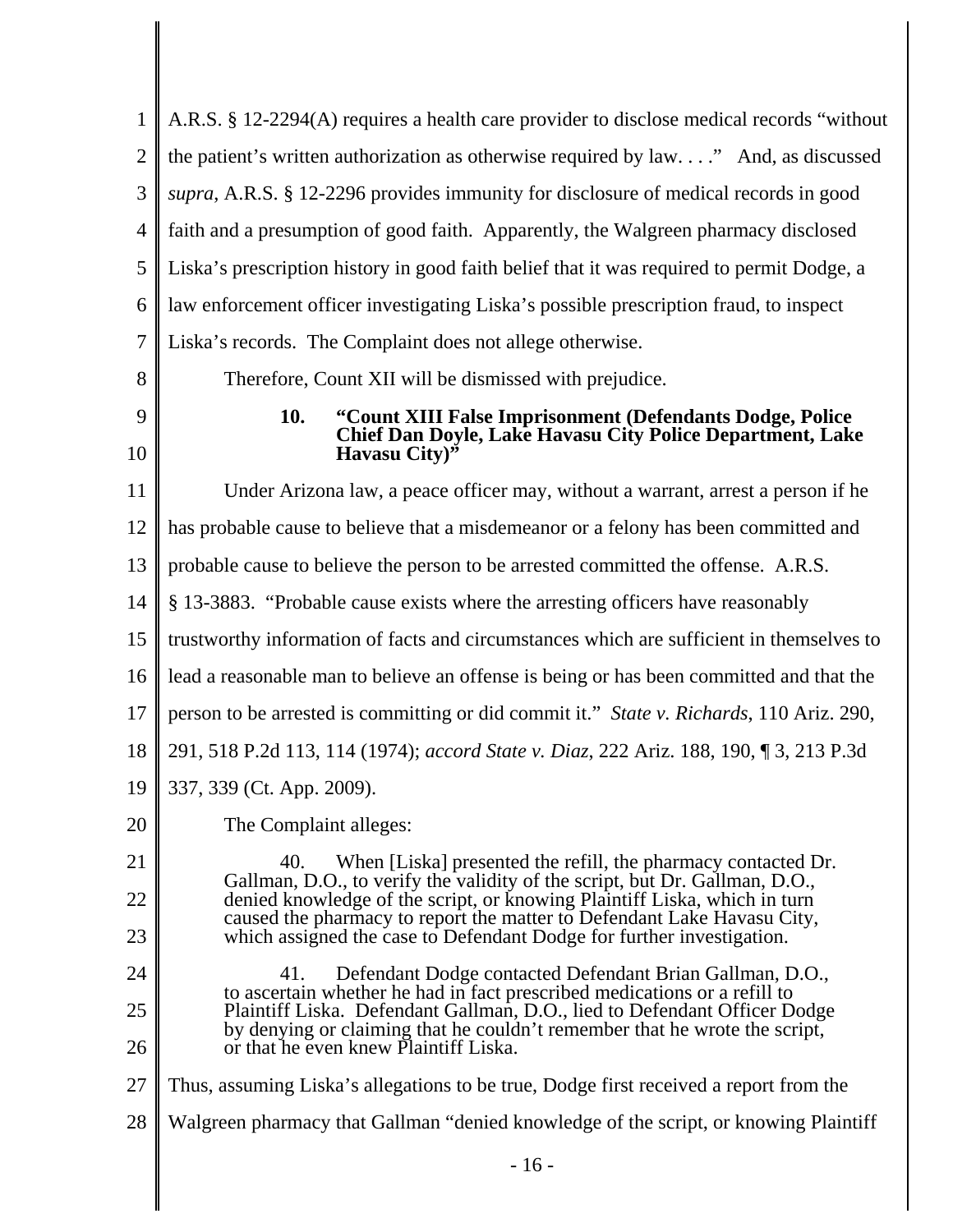1 2 3 4 5 6 7 8 9 10 Liska," and then Gallman lied to Dodge "by denying or claiming that he couldn't remember that he wrote the script, or that he even knew Plaintiff Liska." In addition, Dodge had reviewed Liska's prescription history that indicated she had obtained numerous prescribed medications in the past. This is reasonably reliable information for a reasonable person to believe that Liska had refilled a forged prescription and probable cause to arrest Liska. The Complaint, therefore, alleges a complete defense to Liska's claim of false imprisonment. However, at oral argument Liska's counsel stated that, if given leave to amend, it would now be possible for Liska to allege more specifically what Gallman said to whom and which pharmacies were involved. Therefore, Count XIII will be dismissed without prejudice.

11

# **11. "Count XV Section 1983 Claim (Defendant Dodge Only)"**

12 13 14 15 16 17 18 19 The defense of good faith and probable cause available to police officers in the common law action for false arrest and imprisonment also is available to police officers in a 42 U.S.C. § 1983 action. *Pierson v. Ray*, 386 U.S. 547, 557, 87 S. Ct. 1213, 1219 (1967). "A police officer has immunity if he arrests with probable cause." *Hutchinson v. Grant*, 796 F.2d 288, 290 (9<sup>th</sup> Cir. 1986). As found above, Liska's factual allegations show Dodge had probable cause to arrest her, but it may be possible for Liska to cure that defect by amending the Complaint. Therefore, Count XV will be dismissed without prejudice.

20 21

## **12. "Count XVI Section 1983 Claim (Defendant [United States] Only)"**

22 23 24 The title of Count XVI indicates it was pled against Johnson only, but Count XVI's prayer for relief demands judgment against "Defendants Dodge." The Court assumes the reference to Dodge is a clerical error and could be easily corrected.

Section 1983 provides:

25 26 27 28 Every person who, **under color** of any statute, ordinance, regulation, custom, or usage, of any State or Territory or the District of Columbia, subjects, or causes to be subjected, any citizen of the United State or other person within the jurisdiction thereof to the deprivation of any rights, privileges, or immunities secured by the Constitution and laws, shall be liable to the party injured in an action in law  $\dots$ .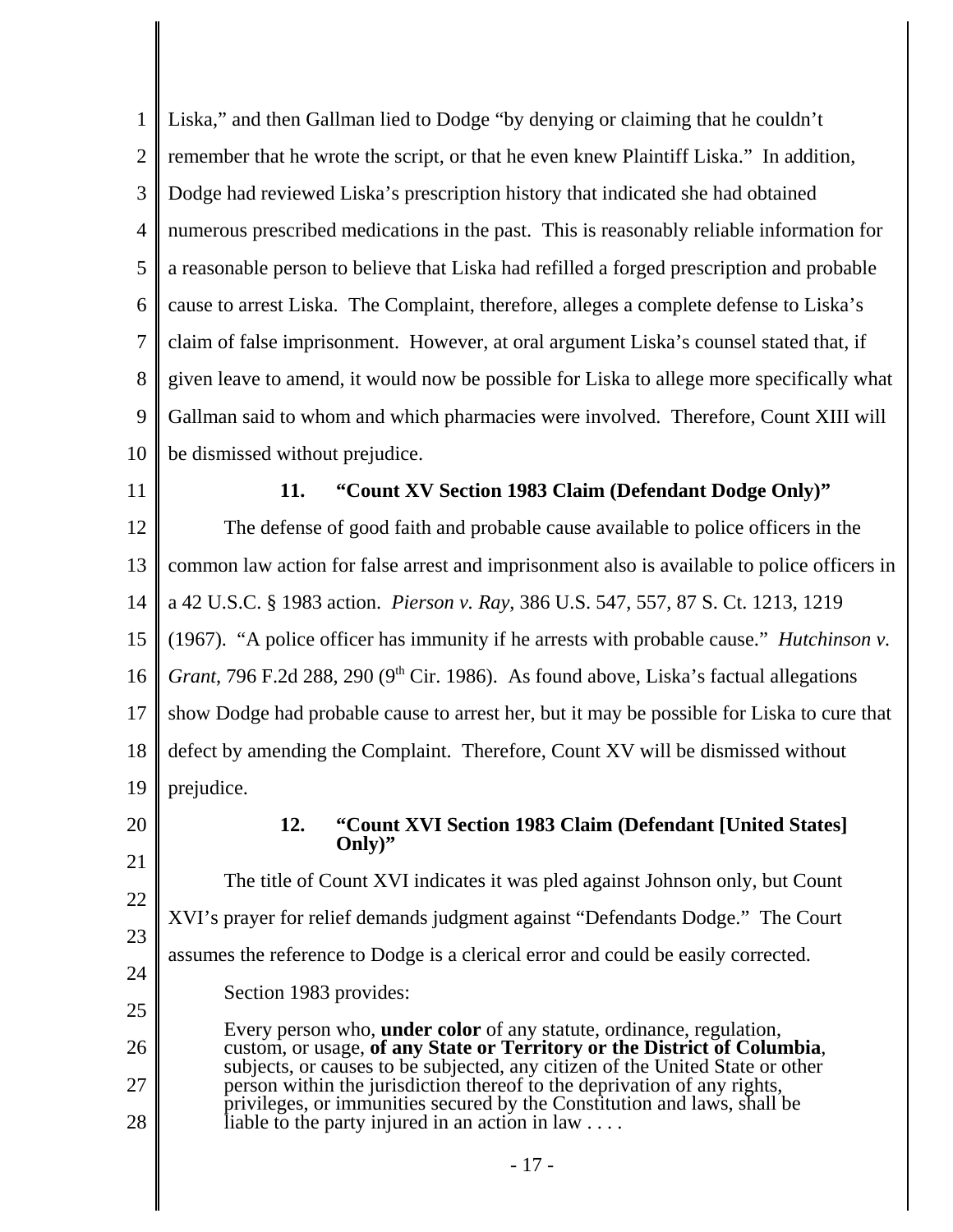1 2 3 4 5 6 (Emphasis added.) "To state a claim under § 1983, a plaintiff must allege the violation of a right secured by the Constitution and laws of the United States, and must show that the alleged deprivation was committed by a person *acting under color of state law*." *West v. Atkins*, 487 U.S. 42, 48, 108 S. Ct. 2250, 2254-55 (1988). Liska does not allege that Johnson, a federal employee, was acting under color of state law. Count XVI, therefore, will be dismissed with prejudice.

7

8

9

#### **13. "Count XVII Failure to Train (Defendants Police Chief Dan Doyle, Lake Havasu City Police Department, Lake Havasu City)" and "Count XVIII Failure to Supervise (Defendants Police Chief Dan Doyle, Lake Havasu City Police Department, Lake Havasu City)"**

10 11 12 13 14 15 16 17 18 19 20 21 22 The Complaint alleges that Doyle and Lake Havasu City had a duty to adequately train and a duty to adequately supervise "those hired to perform the important work of sworn police officers, who are expected to conform to the highest levels of public trust and respect for citizens of the community." It further alleges Doyle and Lake Havasu City breached their duties to adequately train and supervise Dodge in the "proper investigation of alleged crimes; proper interrogation techniques; appropriate gender respect; professionalism; truthfulness; truthful report writing; witness interviews; ... properly obtaining medical and prescription records in accordance with common law and HIPAA standards; . . . not lying to suspects' employers in order to smear a suspect or cause injury, or to extort or coerce a confession or obtain an arrest/indictment/conviction of an innocent person; . . . ." Liska alleges that these breaches of duty have caused her to, among other things, lose her job, suffer extreme emotional distress, and have her personal, professional, and financial reputation damaged.

23 24 25 26 27 28 Defendants contend they did not owe duties to Liska specifically regarding training and supervising Dodge and therefore are not liable for any damages arising from any failure to adequately train and supervise him. *See McGeorge v. City of Phoenix*, 117 Ariz. 272, 275, 572 P.2d 100, 103 (Ct. App. 1977) ("Liability to an individual for damages will not arise where the public body owes a duty to the general public as a whole unless it is shown that it owes a specific duty to the individual."). However, there are

- 18 -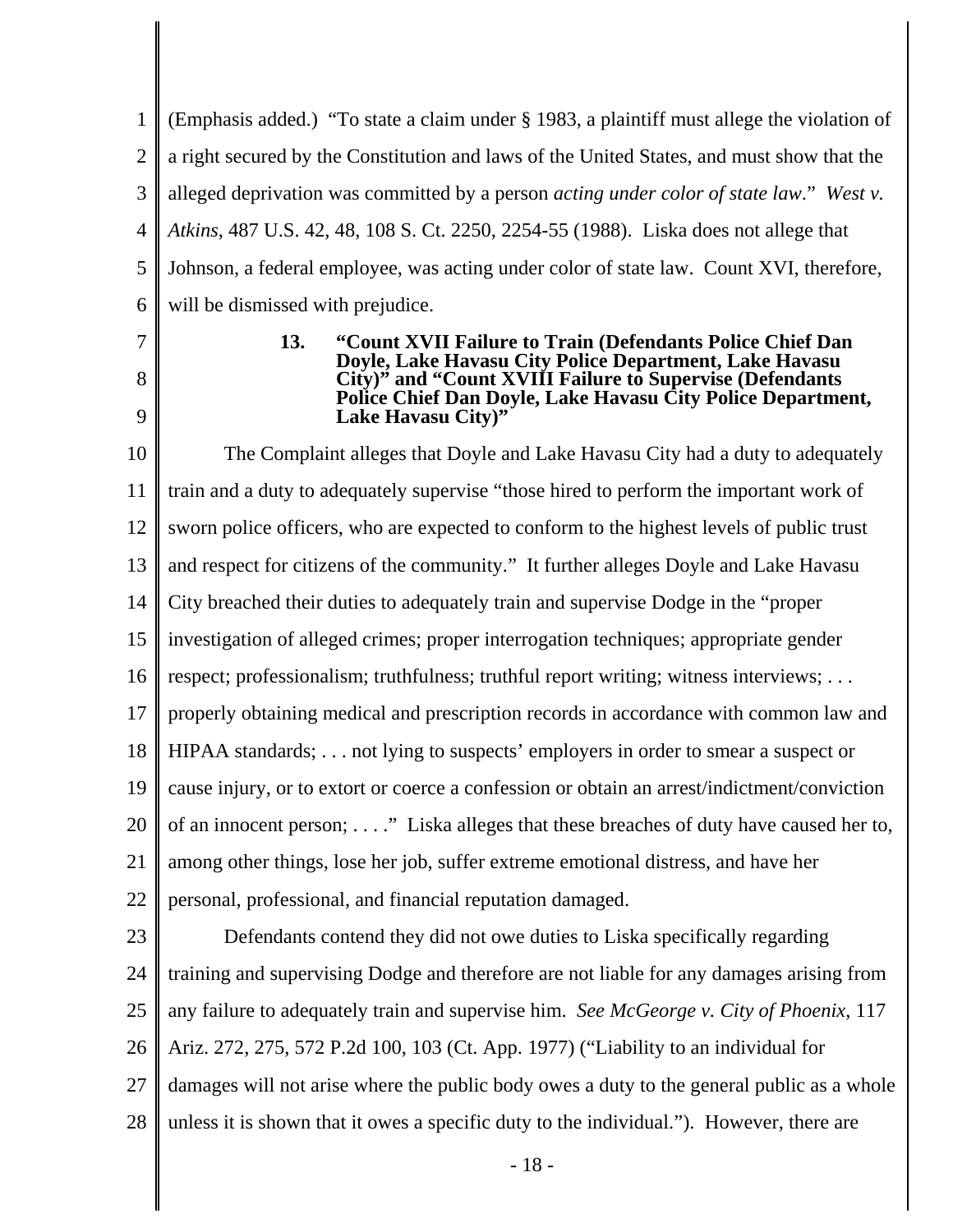| 1                    | some situations in which duty toward specific individuals generally can be found, such as                                      |
|----------------------|--------------------------------------------------------------------------------------------------------------------------------|
| $\overline{2}$       | "where a police officer affirmatively causes damage to an individual." <i>Id.</i> at 277, 572                                  |
| 3                    | P.2d at 105. Here, Liska has alleged that Dodge affirmatively caused damage to her by,                                         |
| 4                    | among other things, communicating false statements to her supervisor, watching her                                             |
| 5                    | dress, and filing a complaint with the Arizona State Nursing Board falsely accusing Liska                                      |
| 6                    | of criminal conduct. She has, therefore, sufficiently pled facts to allege duty, breach of                                     |
| 7                    | duty, causation, and harm for Count XVII, failure to train. Count XVIII does not allege                                        |
| 8                    | facts to support concluding that Lake Havasu City was negligent in supervising Dodge,                                          |
| 9                    | but at oral argument Liska's counsel stated that such factual allegations could be added by                                    |
| 10                   | amendment.                                                                                                                     |
| 11                   | Therefore, Counts XVII and XVIII as pled against Doyle will be dismissed with                                                  |
| 12                   | prejudice for reasons stated <i>supra</i> . Count XVII as pled against Lake Havasu City will not                               |
| 13                   | be dismissed, and Count XVIII as pled against Lake Havasu City will be dismissed                                               |
| 14                   | without prejudice.                                                                                                             |
|                      |                                                                                                                                |
| 15                   | "Count XIX Intentional Infliction of Emotional Distress (All<br>14.<br>Defendants)" and "Count XX Negligence (All Defendants)" |
| 16                   | Both the United States and Walgreen Arizona Drug Company moved to dismiss                                                      |
| 17                   | Counts XIX and XX for failure to state a claim. To state a claim for intentional infliction                                    |
| 18                   | of emotional distress, a plaintiff must allege that the defendant "by extreme and                                              |
| 19                   | outrageous conduct intentionally or recklessly cause[d] severe emotional distress." Ford                                       |
|                      | v. Revlon, 153 Ariz. 38, 43, 734 P.2d 580, 585 (1987). "The element of extreme and                                             |
|                      | outrageous conduct requires that plaintiff prove defendant's conduct exceeded all bounds                                       |
|                      | usually tolerated by decent society and caused mental distress of a very serious kind."                                        |
| 20<br>21<br>22<br>23 | Godbehere, 162 Ariz. at 339, 783 P.2d at 785 (internal quotation marks, alterations, and                                       |
| 24                   | citations omitted). Defendant's conduct must be "so extreme that it would induce an                                            |
|                      | average member of the community to exclaim 'outrageous!'" Id. at 340, 783 P.2d at 786                                          |
| 25<br>26<br>27       | (internal quotation marks, alterations, and citations omitted). Moreover, even conduct                                         |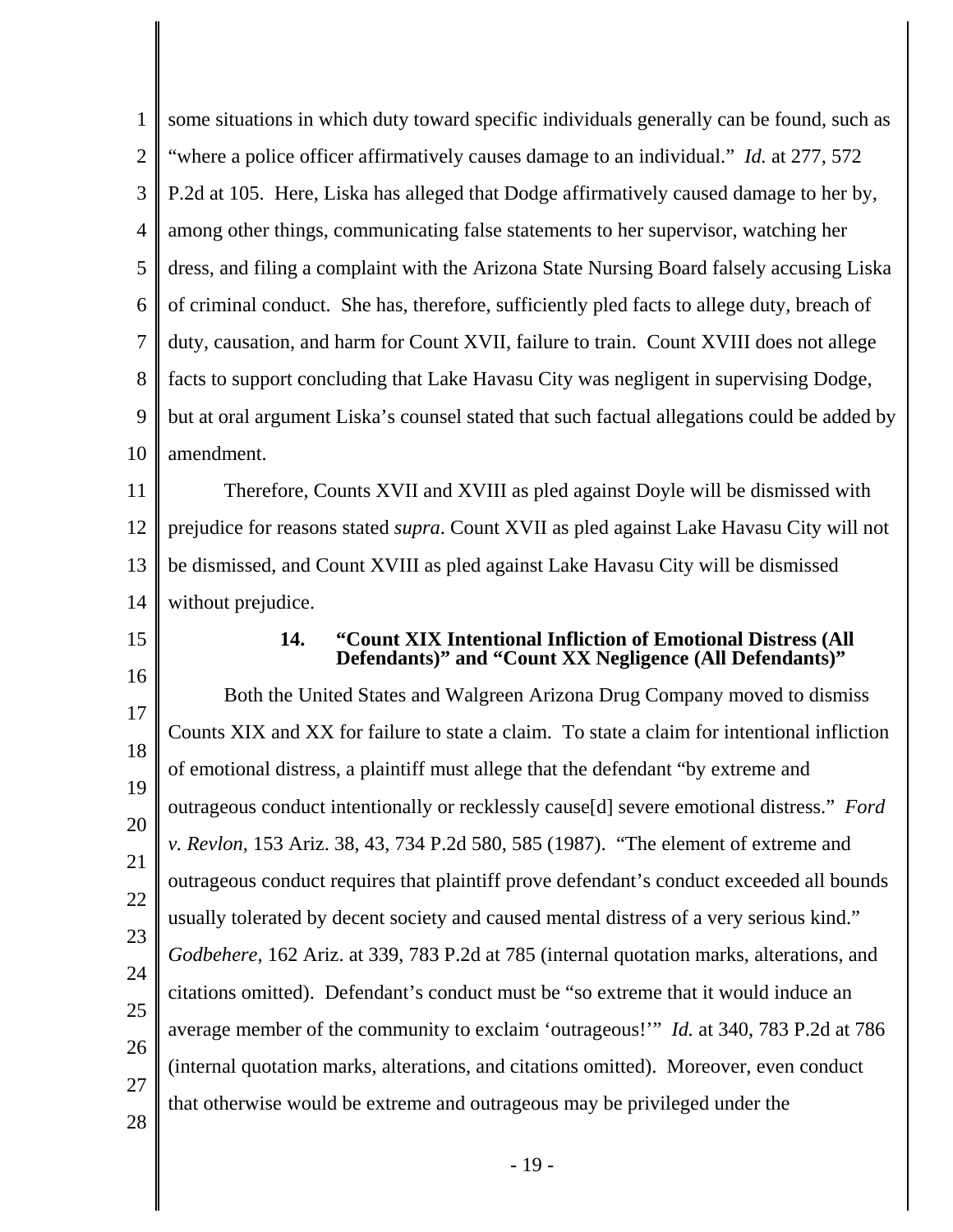1 2 circumstances, *e.g.*, where the actor has done no more than insist upon his legal rights. *Mintz v. Bell Atlantic Sys. Leasing Intern*, 183 Ariz. 550, 554, 905 P.2d 559, 563 (Ct. App. 1995) (citing Restatement (Second) of Torts § 46, cmt. g).

3

4 5 6 7 8 9 10 In Count XIX, Liska alleges only legal conclusions: "Defendants Dodge, Johnson, Gallman and Walgreens acted intentionally and recklessly and caused Plaintiff emotional harm and distress in that their conduct was extreme and outrageous and/or intentional and reckless," the other defendants "are legally liable pursuant to the doctrine of *Respondeat Superior*," and "[a]s a direct and proximate result of their intentional infliction of emotional distress, Plaintiff lost her job and suffered compensatory and general damages."

11 12 13 14 15 16 17 18 In Count XX, Liska alleges that "Defendants had a duty to use reasonable care in their dealings with Plaintiff Liska," all of the Defendants "breached their duty owed to Nurse Liska by the various acts and omissions described," and, as a "direct and proximate result . . . Liska lost her job and suffered severe mental anxiety, humiliation and is entitled to recover her compensatory and general damages." She further alleges that "[a]s a direct and proximate result of the acts and omissions of the defendants," she could not work in her profession, lost her entire income for five months, had financial difficulties, and "suffered the effects of gossip as a purported 'felon' and drug abuser in a small town."

19 20 21 22 23 24 25 As shown above, the Walgreen pharmacy did not violate state or federal laws by disclosing Liska's prescription history to Dodge, and the Complaint does not allege that Dodge disclosed it to anyone else or facts that would show Walgreen's disclosure caused Liska harm. Therefore, the Complaint does not allege, except by bare legal conclusions, any breach by the Walgreen pharmacy of any duty owed to Liska, causation, or harm. Counts XIX and XX against Walgreen Arizona Drug Company will be dismissed with prejudice.

26 27 28 Counts XIX and XX against the United States also will be dismissed with prejudice. "The Attorney General shall defend any civil action or proceeding brought in any court against any employee of the Government or his estate for any such damage or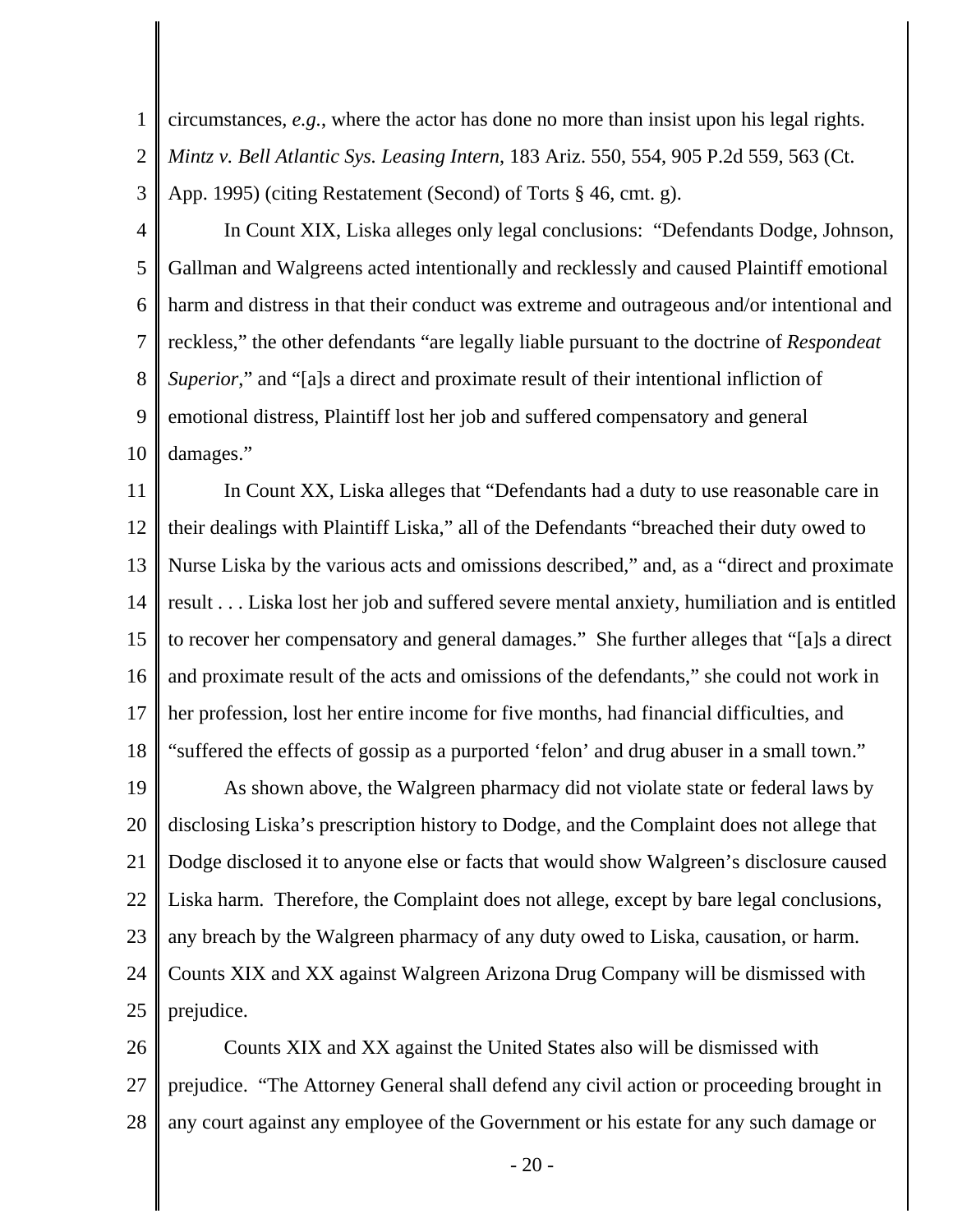1 2 3 4 5 injury." 28 U.S.C. § 2679(c). Upon certification by the Attorney General that the defendant employee was acting within the scope of his office or employment at the time of the incident out of which the claim arose, any civil action on the claim shall be deemed to be an action against the United States, and the United States shall be substituted as the party defendant. 28 U.S.C. § 2679(d)(2). Further,

The remedy against the United States provided by sections 1346(b) and 2672 of this title for injury or loss of property, or personal injury or death arising or resulting from the negligent or wrongful act or omission of any employee of the Government while acting within the scope of his office or employment is exclusive of any other civil action or proceeding for money damages by reason of the same subject matter against the employee whose act or omission gave rise to the claim or against the estate of such employee. Any other civil action or proceeding for money damages arising out of or relating to the same subject matter against the employee or the employee's estate is precluded without regard to when the act or omission occurred.

12 28 U.S.C. § 2679(b)(1). In addition, excluded from the provisions of 28 U.S.C.

13 §§ 1346(b) and 2672 is "[a]ny claim arising out of . . . libel, slander, misrepresentation,

14 deceit, or interference with contract rights." 28 U.S.C. § 2680(h).

15 The only factual allegations relevant to claims against the United States are that

16 Dodge told Johnson lies, Johnson published Dodge's lies, Johnson suspended Liska on

17 the basis of Dodge's lies, and Johnson published other lies. Counts XIX and XX, as

18 alleged against the United States, plainly arise out of alleged slander, are precluded by 28

19 U.S.C. § 2680(h), and will be dismissed with prejudice for failure to state a claim upon

20 which relief can be granted.

21 22 Therefore, Counts XIX and XX against the United States and Walgreen Arizona Drug Company will be dismissed with prejudice.

23 24 25 Liska will be granted leave to amend her Complaint to allege claims that have not been dismissed with prejudice. *See* Fed. R. Civ. P. 15(a)(2) (leave to amend should be granted freely when justice so requires).

26 27 IT IS THEREFORE ORDERED that Defendant Dodge's Motion to Dismiss (doc. # 6) and Lake Havasu City, Chief Doyle, Lisa Doyle and Lake Havasu Police

28

6

7

8

9

10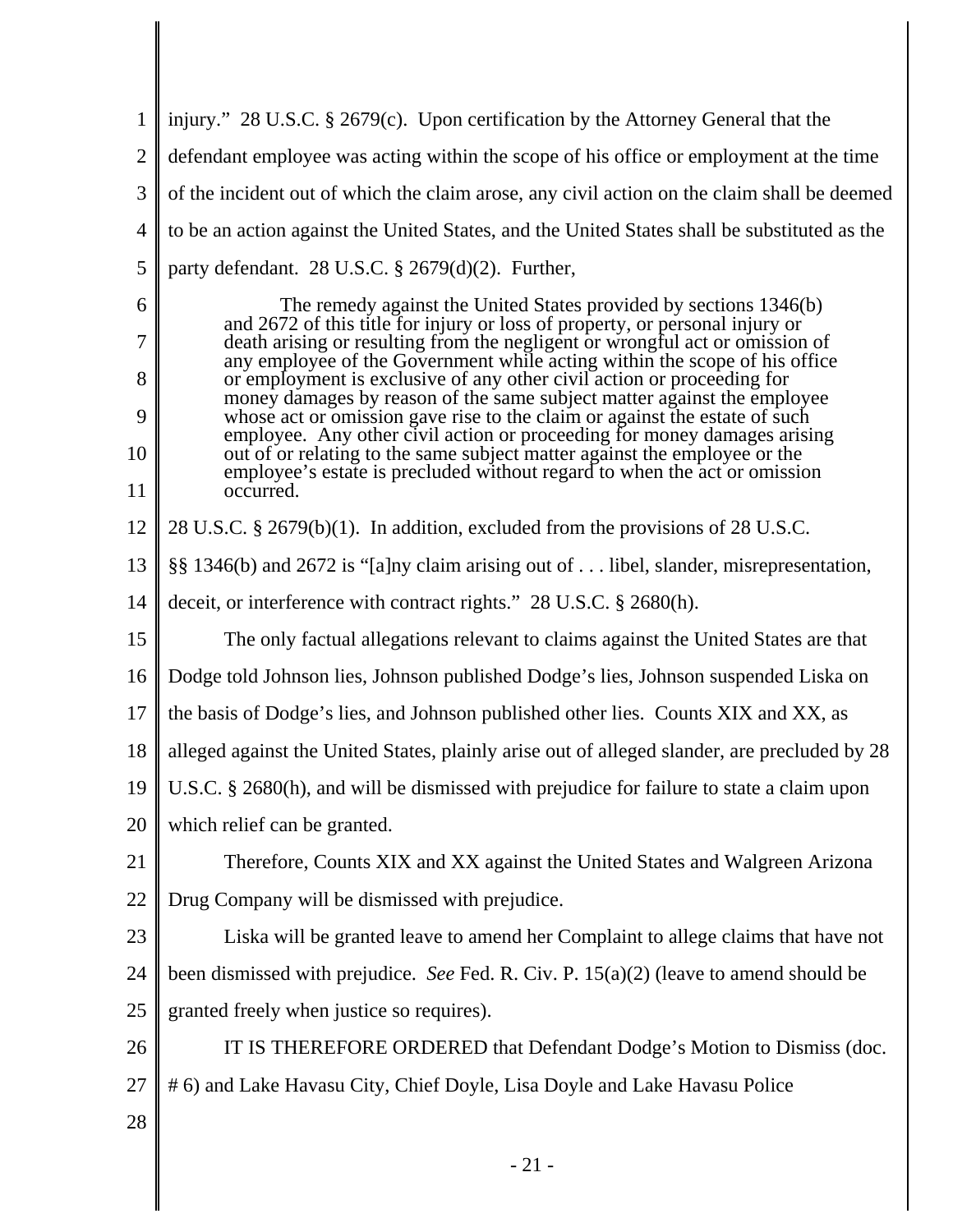1 2 Department's Motion to Dismiss and Joinder in Defendant Dodge's Motion to Dismiss (doc. # 27) are granted in part and denied in part.

3 4 5 6 IT IS FURTHER ORDERED that Defendant Walgreen Arizona Drug Company's Motion to Dismiss and Joinder in Defendant Dodge's Motion to Dismiss (doc. # 22) and Defendants Gallman's Joinder in Defendant Dodge's Motion to Dismiss (Sections B, C, E) on Behalf of Defendants Gallman (doc. # 16) are granted.

7 8 9 IT IS FURTHER ORDERED that Defendant United States' Motion to Dismiss (doc. # 23) is denied for dismissal under Fed. R. Civ. P. 12(b)(5) and otherwise granted under Fed. R. Civ. P. 12(b)(6) and 28 U.S.C. § 2674.

10 11 IT IS FURTHER ORDERED that all claims against the Lake Havasu City Police Department, Police Chief Dan Doyle, and Jane Doe Doyle are dismissed with prejudice.

12 13 14 15 IT IS FURTHER ORDERED that all state law claims for punitive damages against Officer David Dodge, Jane Doe Dodge, and Lake Havasu City are dismissed with prejudice pursuant to A.R.S. § 12-820.04 and all claims for punitive damages against the United States are dismissed with prejudice pursuant to 28 U.S.C. § 2674.

16 17 18 IT IS FURTHER ORDERED that Counts I, II, III, IV, VII, VIII, IX, X, XI, XII, and XVI are dismissed with prejudice for failure to state a claim upon which relief can be granted and because amendment would be futile.

19 20 21 22 23 IT IS FURTHER ORDERED that Counts XIX and XX are dismissed with prejudice for failure to state a claim upon which relief can be granted and because amendment would be futile as to the United States and Walgreen Arizona Drug Company; Counts XIX and XX are not dismissed as to Dr. Gallman, Officer Dodge, and Lake Havasu City.

24 25 IT IS FURTHER ORDERED that Counts VI, XIII, XV, and XVIII are dismissed without prejudice.

26 27 IT IS FURTHER ORDERED that Counts V and XIV against Officer Dodge and Lake Havasu City and XVII against Lake Havasu City are not dismissed.